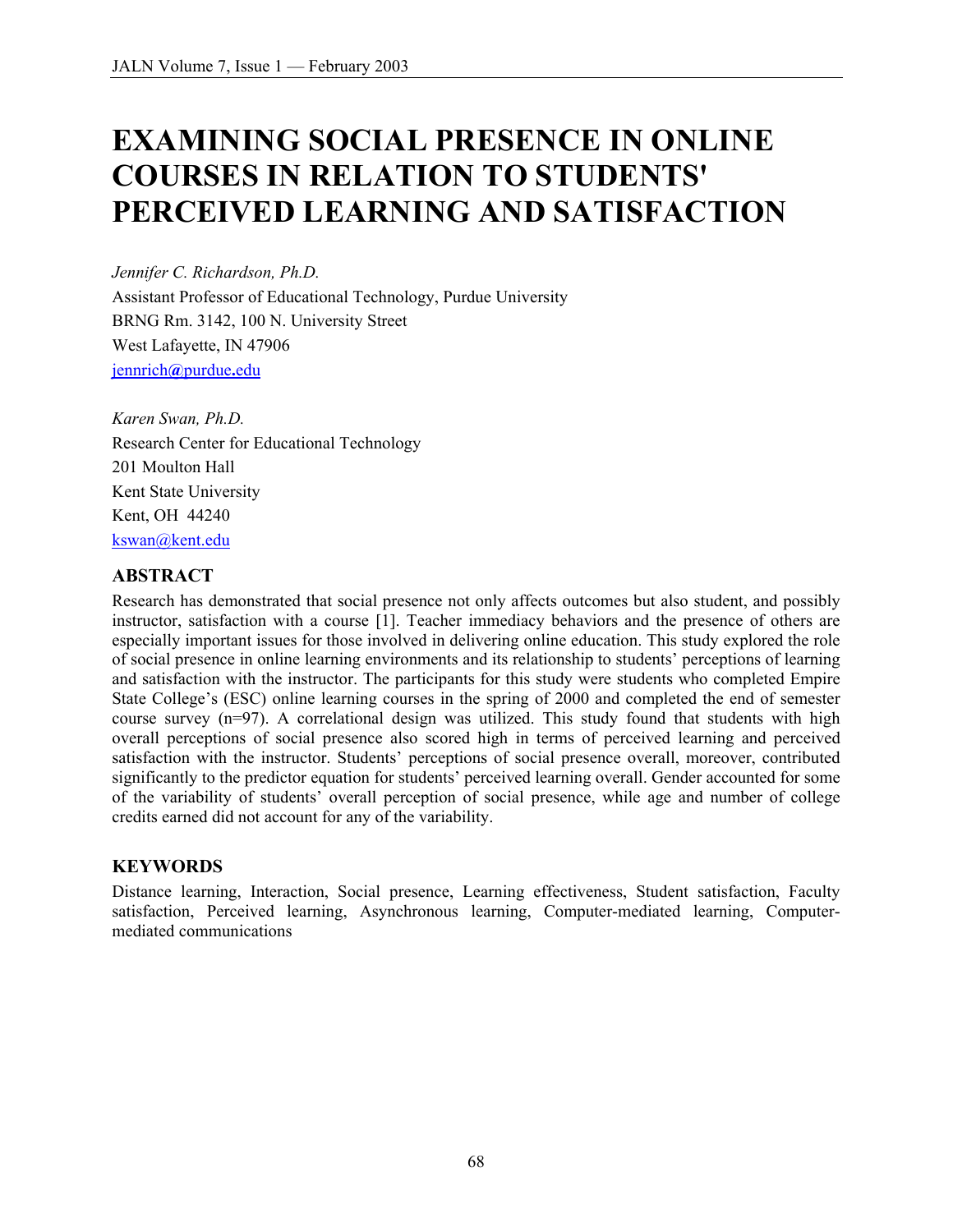## **I. INTRODUCTION**

The educational community is finding itself on the edge of a new era of online learning. Online learning has been promoted as being more cost effective and convenient than traditional educational environments as well as providing opportunities for more learners to continue their educations. Online learning has been defined as any class that offers at least part of its curriculum in the online course delivery mode, or as a transmission of information and/or communication via the Internet without instructors and students being connected at the same [2]. Today, however, online learning is defined more clearly as any class that offers its entire curriculum in the online course delivery mode, thereby allowing students to participate regardless of geographic location, independent of time and place [3]. In other words, online education has progressed to the point where students no longer need to be able to meet face-to-face in order to complete a course.

Research in the area of online learning has demonstrated that the advantages offered by this environment are many [4, 5, 6, 7]; especially the convenience and flexibility offered by the "anytime, anywhere" accessibility [8, 9, 10, 3, 11, 12]. This catch phrase, widely used by institutions publicizing their online courses, means that students have access to courses and course materials 24 hours a day (time independent), regardless of location (place-independent), making them far more convenient than the traditional educational experience [5, 8, 11, 12]. Another advantage of asynchronous learning is it allows students to reflect upon the materials and their responses before responding, unlike traditional classrooms [5, 8, 11, 12]. Students also have the ability to work at their own pace, which is especially important for non-native speakers [5, 8]. Moreover, the ability of personal identities to remain concealed means that all students, regardless of race, sex, disability, or appearance are on equal ground [5]. Finally, with the option of multiple representations of a concept embedded in an online course, students can store and retrieve information more effectively [13, 15].

Another characteristic of online learning that may be considered advantageous is that with the altered educational environment, the roles of students and instructors may also be transformed. The role of the instructor can be altered to become more akin to a facilitator than a lecturer, while the role of students can be altered by allowing them to become active learners [3, 5]. This role transformation, however, is not the only issue facing instructors involved in the delivery of online courses; there is also the issue of how teacher immediacy behaviors and social presence are affected by the environmental transformation.

However, as with any learning environment, some disadvantages in comparison to other formats exist as well. Some critics claim that web-based or online learning is not as effective as traditional classroom learning because of its lack of face to face interactions [7, 16]. For example, Bullen conducted a case study examining student participation and critical thinking in a college level undergraduate course utilizing computer-mediated conferencing [16]. The case study showed that some students felt disconnected from others in this type of learning environment, citing lack of facial expressions and other features common to a traditional classroom environment. When considering the challenge of the effectiveness of online learning in comparison to traditional classroom learning, researchers have to ask themselves if it is *really* the physical presence of the instructor and students that is an essential element of learning; or, if not, then what element are critics denouncing? Perhaps we should really focus on the interactions that take place between students and instructors. Interactions can take place in an online environment as well as in a traditional classroom. Several studies have been conducted demonstrating that the very elements critics refer to as lacking are compensated for or even paralleled by paralanguage activities that occur in successful, interactive learning environments [17, 4, and 18]. Thus, it could be argued that the element that critics descry a diminishing of the social presence of the instructors and students.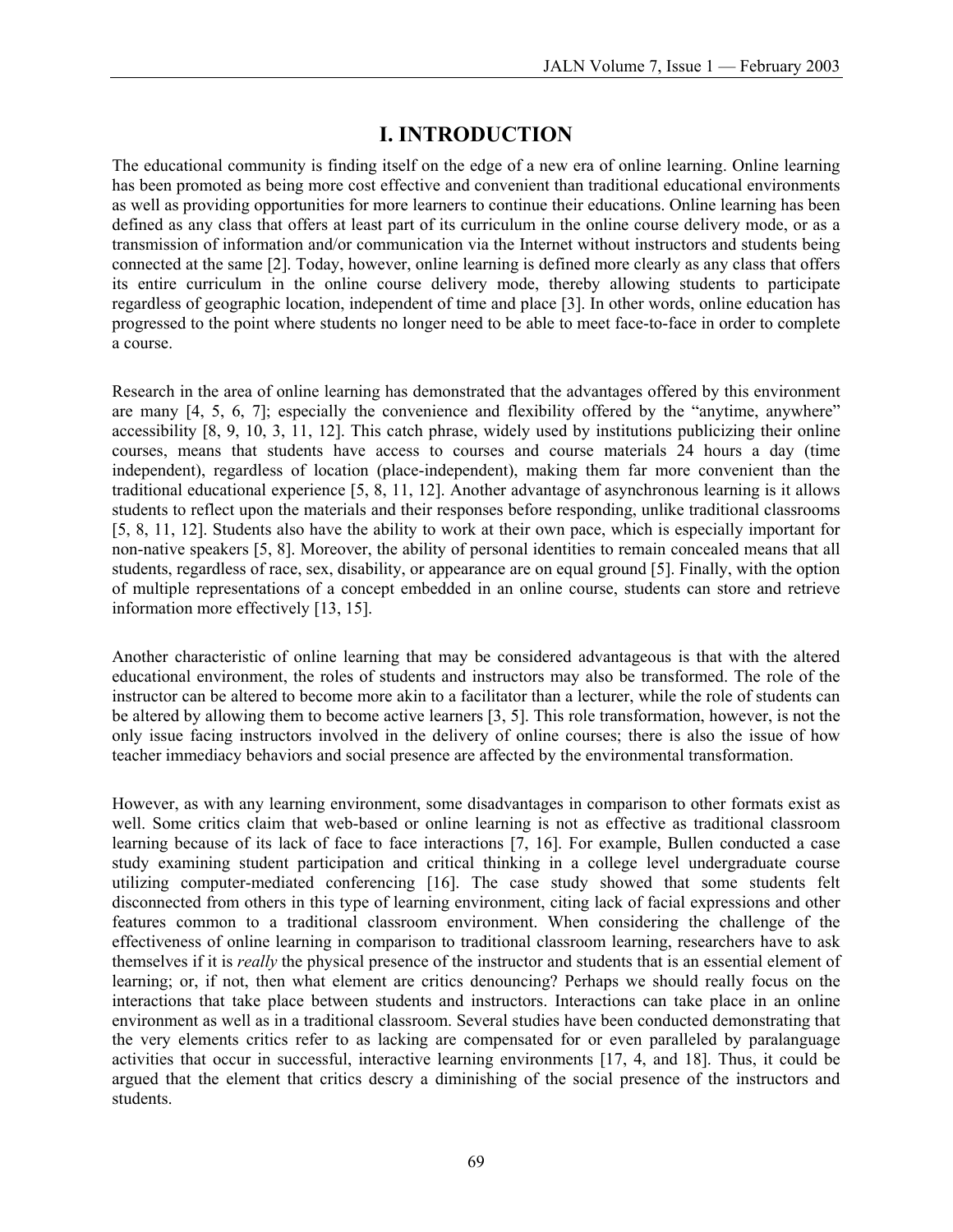Social presence theory, a sub-area of communication theory, postulates that a critical factor of a communication medium is its "social presence," which is defined as the "degree of salience of the other person in the (mediated) interaction and the consequent salience of the interpersonal relationships" [19]. This is interpreted as the degree to which a person is perceived as "real" in mediated communication. Originally construed as an inherent feature of differing media, social presence may also be explored by examining a variety of issues which may contribute to the social climate of the classroom [20]. Consequently, it has been argued that social presence is a factor of both the medium and the communicators' perceptions of presence in a sequence of interactions [21]. The construct of social presence in this construction appears to have subsumed that of teacher immediacy by taking into consideration the fact that some media, such as computer, interactive video, audiotape, alter learning environments.

Short, Williams, and Christie, the initial investigators of social presence, hypothesized that users of communication media are in some sense aware of the degree of social presence of each medium and tend to avoid using particular interactions in particular media. Specifically, users avoid interactions requiring a higher sense of social presence in media which lack such capacity. Social presence, they contend, "varies among different media, it affects the nature of the interaction and it interacts with the purpose of the interaction to influence the medium chosen by the individual who wishes to communicate" [19].

Gunawardena and Zittle, researchers in the area of social presence and computer-mediated conferencing, argued that "in reviewing social presence research, it is important to examine whether the actual characteristics of the media are the causal determinants of communication differences or whether users' perceptions of media alter their behavior" [21]. They found that social presence could 'be cultured' among teleconference participants, a position different from the view that social presence is largely an attribute of the communication medium. Their research thus demonstrated that social presence is both a factor of the medium and of the communicators and their presence in a sequence of interactions [21].

Related to the research on social presence is the research conducted on teacher immediacy behaviors. The construct of teacher immediacy, originated by Wiener and Mehrabian's work, is a measure of the psychological distance that a communicator puts between themselves and the object of their communication [22]. The majority of research in instructional communication related to teacher immediacy behaviors has focused on teachers' use of verbal and nonverbal immediacy and the impact of those behaviors on students in traditional, face-to-face communication. For example, highly immediate behaviors have been associated with attitudinal changes, such as increases in student motivation to study [23, 24] and student satisfaction [1]. Researchers have investigated the effects of teacher immediacy on affective learning [25, 26, 27] and cognitive learning [25, 28, 29].

Teacher immediacy behaviors seem to take into account the same phenomena as social presence without the intermediating variable of media. Thus it may be that instructors and students involved in asynchronous communication develop a set of immediacy behaviors that "cultures" social presence in online courses as Gunawardena and Zittle suggest [21].

#### **II. METHODOLOGY**

#### **A. Purpose of the Study**

Although web-based learning is still a new domain, many businesses and educational institutions are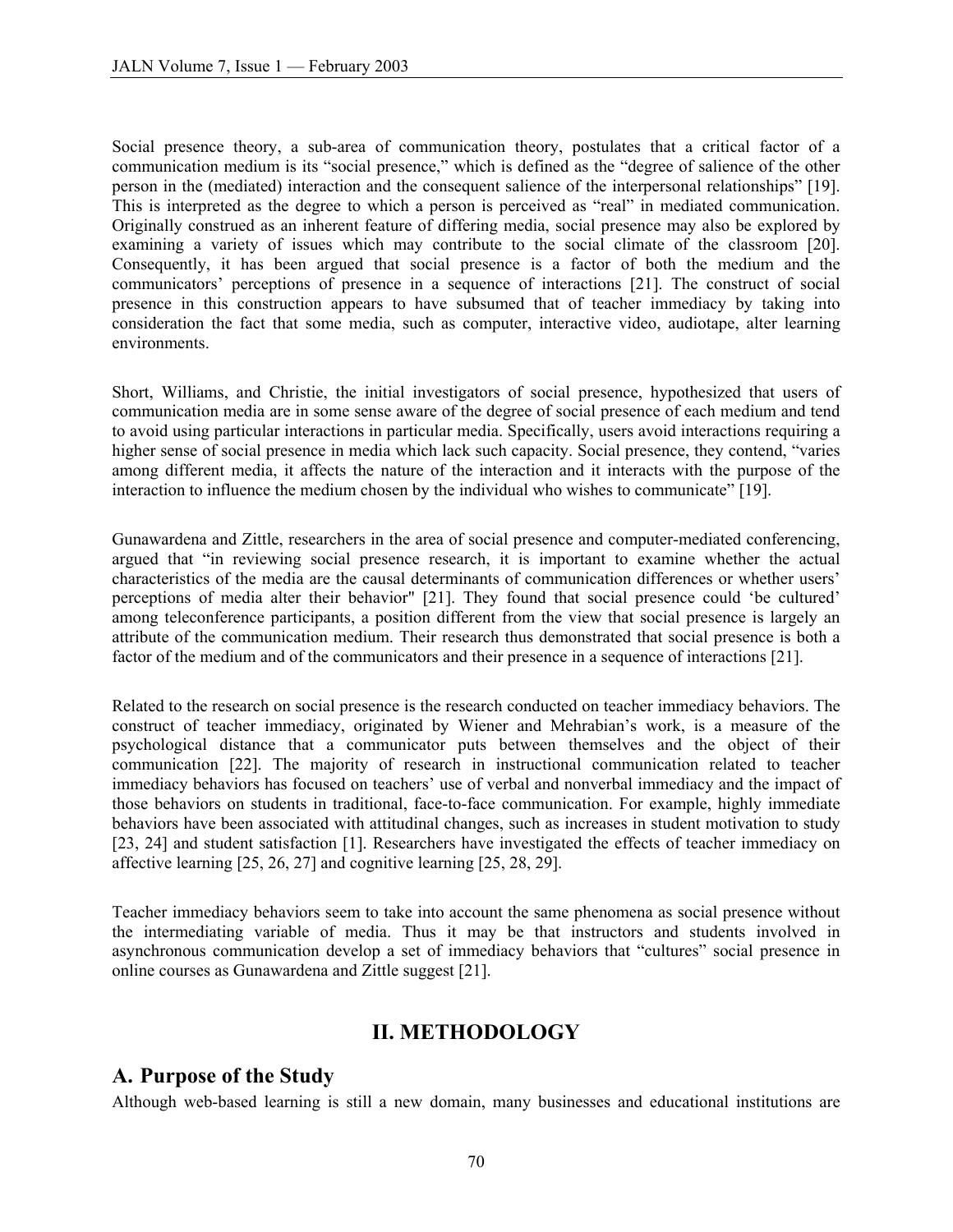moving forward in the arena and offering online courses, often in place of traditional learning environments. There is, however, little empirical evidence, that supports the design and management of successful web-based courses. Of the empirical evidence that does exist, very little of it examines the social aspects and/or benefits of online learning.

The purpose of this study was to explore the role of social presence in online learning environments. More specifically it examined the relationship among students' perception of social presence in online courses, students' perceived learning and their satisfaction with the instructor.

The following research hypotheses were tested:

- a. Students' perceptions of social presence in online courses are related to their perceived learning and satisfaction with their instructor.
- b. Students' perceptions of social presence in online courses are a predictor of their perceived learning.
- c. Course activities perceived by students as having the highest level of social presence also have high levels of students' perceived learning.
- d. Gender, age, and number of college credits earned are related to students' perceptions of social presence in online courses.

#### **B. Subjects**

The participants for this study were students who completed Empire State College's (ESC) online learning courses in the spring of 2000 and completed the end of semester course survey (n=97). Data were not collected from students who enrolled but did not complete the course. The number of students who remained active throughout the semester was 369.

This particular sample was chosen because of the maturity of the online program available at ESC. ESC was a pioneer in the area of online education, being one of the first educational institutions to offer courses entirely via the World Wide Web. As such, the complications and complaints that generally plague newer online programs have been attended to at Empire State College, and thus, do not tend to contaminate students' perceptions of social presence in online courses. The ESC online course templates are now utilized within the entire SUNY Learning Network of online courses, consisting of over 1200 online courses created by various SUNY (State University of New York) colleges and universities.

The majority of participants reported being in the 36 to 45 age range, with a range of 19 to 63 years of age. Sixty-three percent of participants were female. Fifty-seven percent of participants indicated they were at the junior/senior undergraduate level according to credits earned, with a range of 3 to 260 credits completed. Forty-seven percent of participants reported that this was their first online course, fifteen percent of participants reported taking two online courses including the current course, and thirty-eight percent of students reported taking three or more online courses.

#### **C. Survey Instrument**

The survey instrument (see Appendix) used for this study is based on a social presence scale originally constructed by Gunawardena and Zittle for their research examining social presence as a predictor of satisfaction within computer-mediated conferencing environments [21]. The social presence scale was modified from the original in several ways. First, the language was modified to correspond with the SLN (SUNY Learning Network) environment rather than the GlobalEd environment it was originally intended for. The independent variables were modified via extension to focus on students' perceived learning. The scale was also modified so that individual course activities could be examined in view of the fact that the original scale examined the course from an overall perspective.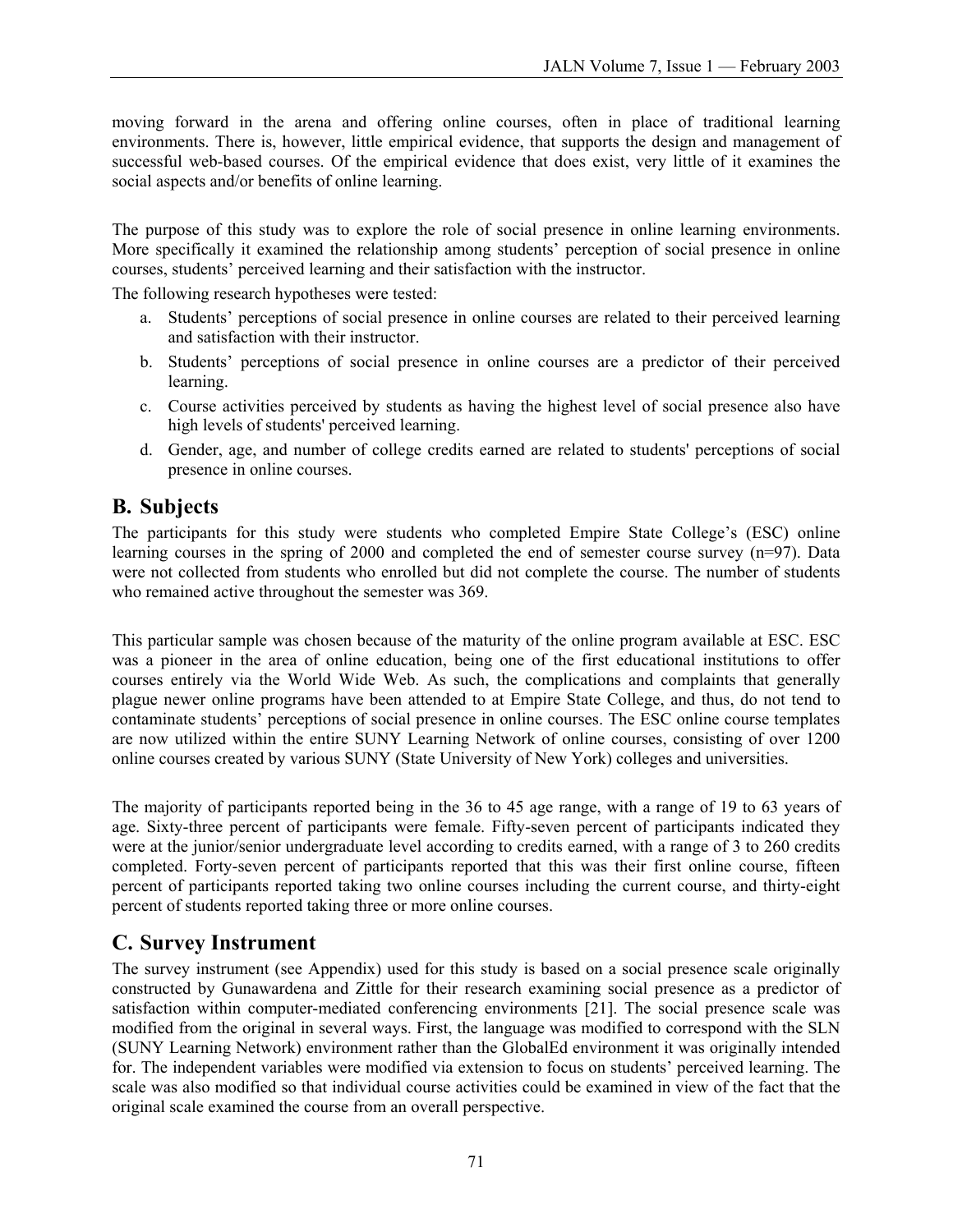The first section of the questionnaire consisted of general demographic items. These included gender, age, amount of online experience (one online course, two online courses, three or more online courses), and number of college credits earned.

Section Two of the survey consisted of 16 Likert-type items designed to assess students' overall perceptions of the course. These items used a six point response scale (1=strongly agree to 6=strongly disagree) and prompted students to indicate the degree to which they agreed with each statement. Three variables were obtained from this section of the survey: students' satisfaction with their instructor, students' overall perceived learning, and students' overall perceived social presence, which was derived from students' average response to several social presence questions.

Section Three of the survey consisted of indicator statements related to social presence for each of the various types of course activities. Six types of activities were identified for this category, and they were selected based upon their natural occurrence in the SUNY Learning Network course templates. They included:

- 1. Lectures, Notes, Reading assignments
- 2. Written assignments
- 3. Individual projects
- 4. Group projects
- 5. Self-tests, module tests, final exam

For each of these course activities students were prompted to indicate the degree to which they agreed with each of the ten indicator statements using a six-point Likert-type scale (1=strongly agree to 6=strongly disagree). Students were allowed to answer "Not Applicable" if the course activity was not present in their online course. Twelve variables were obtained from this section of the survey (a perceived social presence and a perceived learning variable for each of the six course activities). Finally, at the end of Section two, students were also asked to answer two open-ended questions pertaining to their perceptions of benefits related to course activities in terms of their learning and satisfaction with them.

#### **D. Procedures**

A complete listing of students enrolled in the online courses and contact information was made available by the Center for Learning and Technology (CLT) at Empire State College. A mail-out, mail-back copy of the final questionnaire was sent to all students enrolled in the participating online courses (n=369). In addition, a message including a quicklink to the online version of the survey was posted in a common area of the courses called the "bulletin board" where students also had the opportunity to fill out the survey online. This dual contingency was utilized to ensure a good return rate. Participants were given approximately two weeks from receipt of the survey to return the survey materials.

Each survey was accompanied by a cover letter that contained instructions to assist students in completing the survey, a statement as to the purpose of the study, and a confidentiality statement informing participants as to how the data would be used and reported. Anonymity of respondents was guaranteed because no individual could be identified regardless of how he or she chose to respond. Since all of the courses demonstrated a low return rate, students were mailed a second copy of the survey and asked again to respond either via the mailed-out survey or the online version of the survey. Students were given three weeks to respond to the survey. After the second mailing the return rate rose from 17% to 26% and the final sample size was 97 students out of a possible 369 students.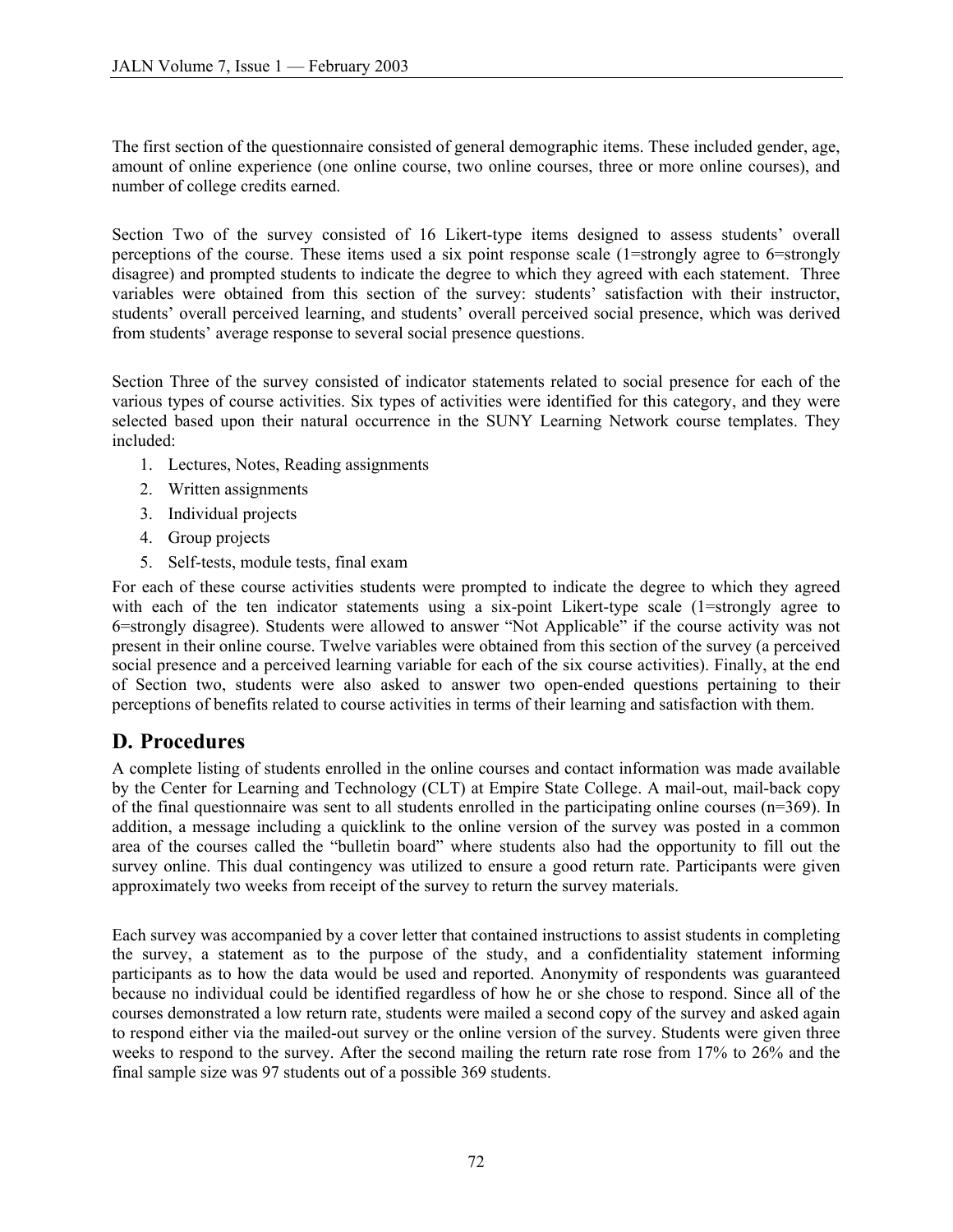#### **E. Research Design**

In this research study, a correlational design was utilized [38]. The continuous variables included students' perceived learning, students' perceived social presence, students' satisfaction with the instructor for the course overall, and students' perceived learning and perceived social presence for individual course activities. Correlations were also run between students' overall perceived social presence and demographic variables.

One limitation of this design is that while the correlational method can establish a relationship, it cannot establish a cause-effect relationship between variables that are correlated. As such, a relationship was established between students' perception of social presence and students' perceived learning. This, in turn, was followed by a direct entry regression of those variables in order to determine if students' perceptions of social presence was a predictor of students' perceptions of learning.

#### **III. ANALYSES**

#### **A. Students' overall perception of social presence, students' overall perceived learning, and students' overall satisfaction with instructor**

Correlations were calculated between three variables: students' overall perception of social presence, students' overall perceived learning, and students' overall satisfaction with instructor. Presented in Table 1 are the means, standard deviations and correlations among the variables. All assumptions of normality, linearity, and homogeneity were met.

| Table 1. Means, standard deviations, and correlations (zero-order) (n=95) |           |                |                               |  |  |  |
|---------------------------------------------------------------------------|-----------|----------------|-------------------------------|--|--|--|
|                                                                           |           | Overall social | Overall perceived<br>learning |  |  |  |
| X                                                                         | <b>SD</b> |                |                               |  |  |  |
| 4.39                                                                      | 1.00      |                |                               |  |  |  |
| 4.70                                                                      | 1.37      | .68*           |                               |  |  |  |
| 4.39                                                                      | 1 74      | $.60*$         | $.73*$                        |  |  |  |
|                                                                           |           |                | presence                      |  |  |  |

 $*_{p} < .05$ .

An examination of Table 1 shows that students' overall perceived learning yielded a correlation of .68 with students' overall social presence scores ( $p<.05; r^2 = .46$ ); students' overall perceived learning yielded a correlation of .73 (p<.05;  $r^2 = .53$ ) with students' satisfaction with the instructor; and students' perception of social presence yielded a correlation of .60 (p<.05;  $r^2$ =.36) with students' satisfaction with the instructor.

These results have several implications:

- 1. Students reporting higher perceived social presence scores also perceived they learned more from the course than students with low perceived social presence scores. This indicates a relationship between social presence and perceived learning.
- 2. Students who were most satisfied with their instructors also believed they learned more from their courses than students who were less satisfied with their instructors. This indicates a relationship between instructor satisfaction and perceived learning.
- 3. Students with high overall social presence scores also indicated they were highly satisfied with their instructor. This implies that students' perceptions of social presence were related to the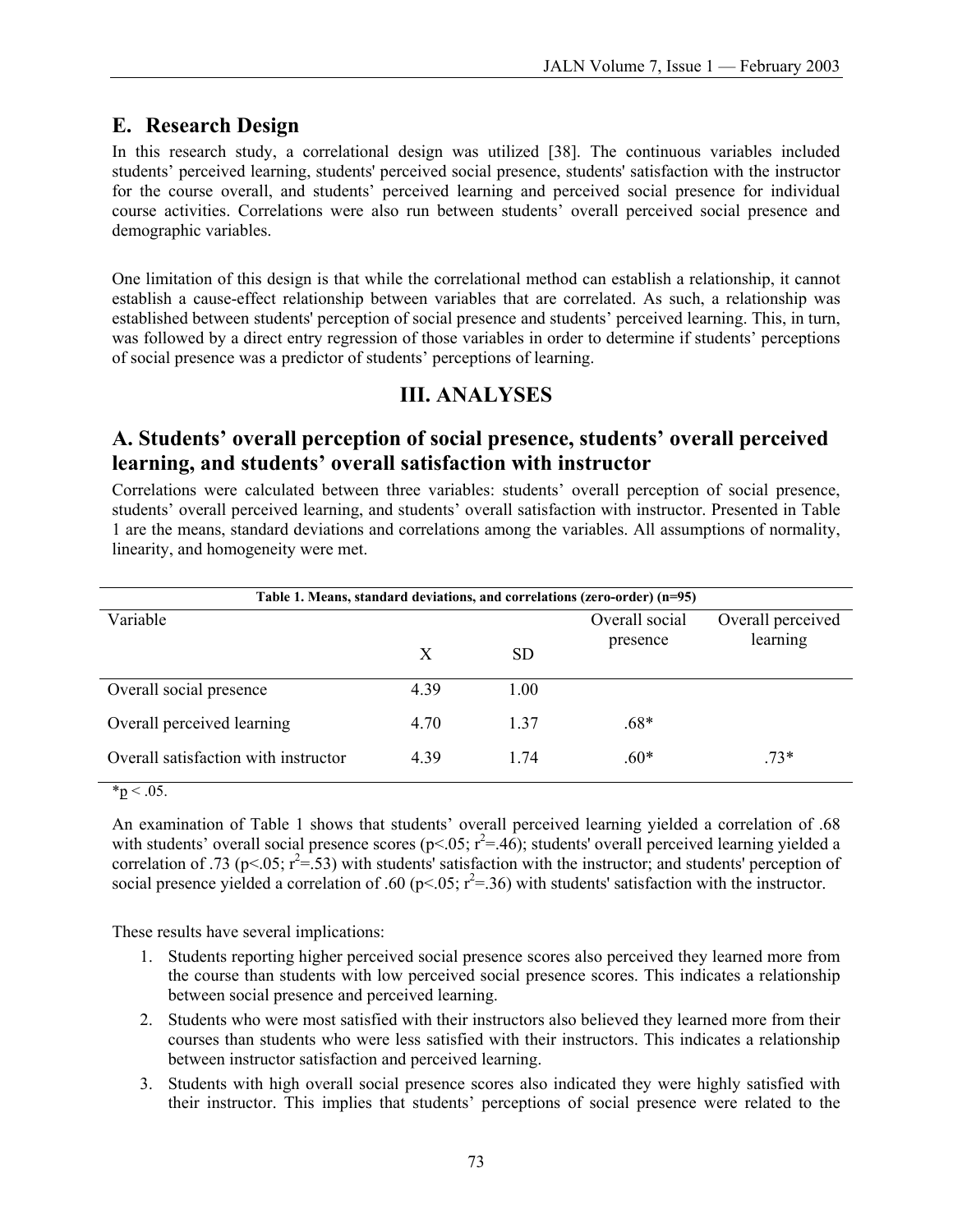perceptions of their instructors as having a satisfactory online presence in terms of amount of interaction and/or quality of that interaction.

## **B. Students' overall perception of social presence and students' overall perceived learning**

A standard direct entry regression was used to analyze the data. One continuous fixed variable served as the predictor, students' perception of social presence; the continuous random variable was students' overall perceived learning. See Table 1 above for the means, standard deviations, and correlations of the variables.

Results of the direct entry regression indicated that a significant predictor equation was established  $(F=78.83; df=1, 931; p<.05)$ . The correlation established was .68 with an R<sup>2</sup> value of .46. An examination of the results demonstrates that students' perceptions of overall social presence were a significant contribution to the equation.

#### **C. Students' overall perception of social presence and students' gender, age, and/or college credits earned**

Students' perceptions of social presence were also examined in terms of student demographic information obtained via the questionnaires. These items included students' gender, age, and college credits earned.

Correlations were calculated for each of the demographic items with students' overall perception of social presence. The analysis between gender and students' overall perception of social presence yielded a statistically significant correlation of .219 with an R2 value of .047 (p<.05) indicating that gender accounted for approximately 5% of the variability in students' overall social presence scores, with women perceiving a higher degree of social presence than men in this sample.

The correlational analysis for age and students' overall perception of social presence as well as the correlational analysis for college credits earned and students' overall perception of social presence earned were both statistically insignificant ( $p<0.05$ ); neither age nor number of college credits earned accounted for any of the variability in students' overall perception of social presence. This finding implies that students' perceptions of social presence are neither influenced by age or amount of college experience.

### **D. Students' perception of social presence for individual course activities and their perceived learning for those activities**

Students' perceptions of social presence were also examined in terms of the types of individual activities available in the SUNY Learning Network (SLN) courses. The activities were divided into six categories based upon their natural occurrence in the SLN courses. The purpose of this exploration was to investigate the relationships between perceptions of social presence and perceived learning in individual course activities. Following in Table 2 are the findings for the individual course activities.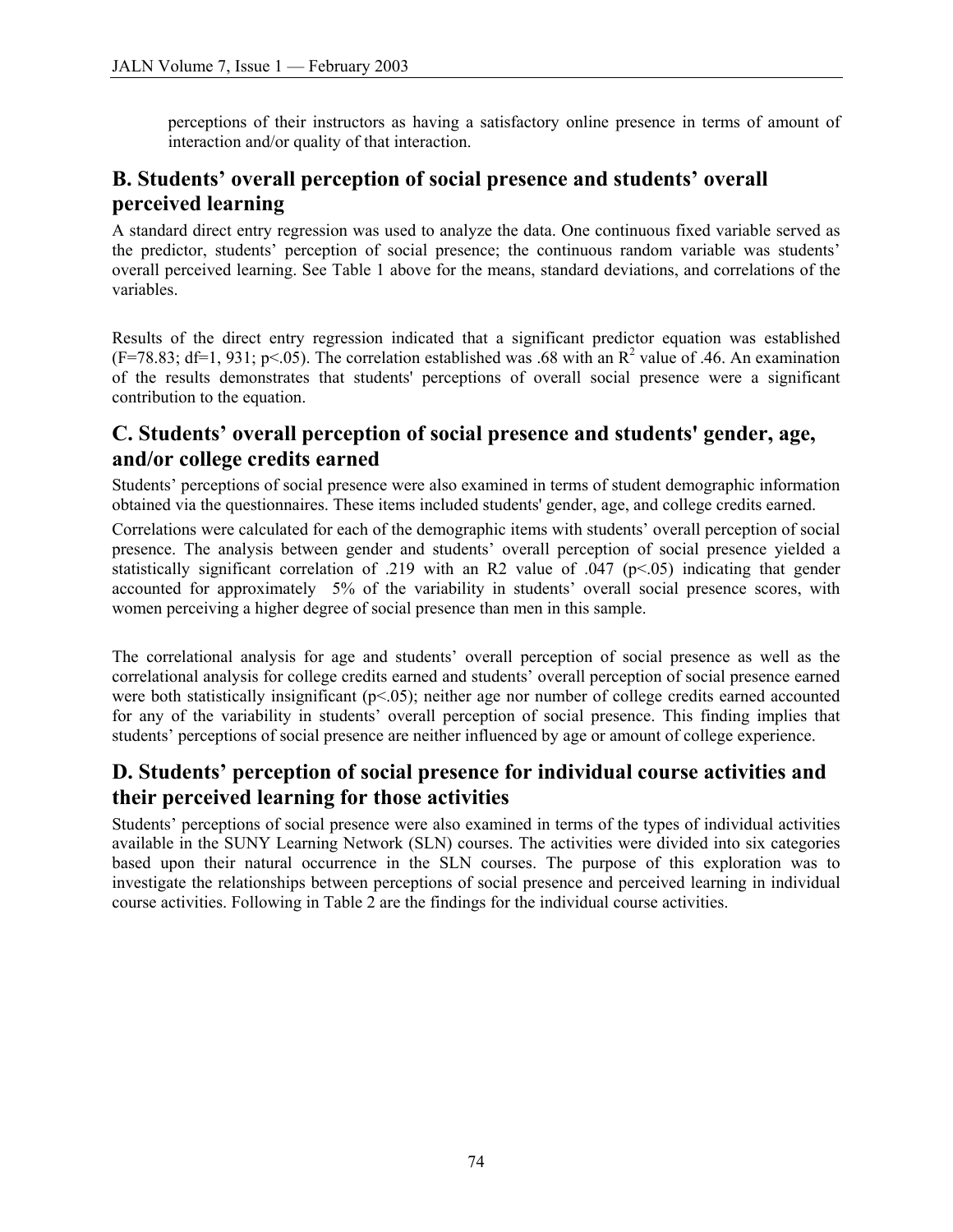| Course activities       | $\mathbf n$ | Mean score for | Mean score for | Correlation        | Coefficient of        |
|-------------------------|-------------|----------------|----------------|--------------------|-----------------------|
|                         |             | Social         | perceived      | between social     | determination $(r^2)$ |
|                         |             | Presence       | learning       | presence and       |                       |
|                         |             |                |                | perceived learning |                       |
| Class discussions/      | 94          | 4.58           | 4.70           | $.83*$             | .69                   |
| Q and A areas           |             |                |                |                    |                       |
| Group projects          | 39          | 4.63           | 4.67           | $.80*$             | .64                   |
| Individual projects     | 74          | 4.19           | 5.04           | $.55*$             | .30                   |
| Self-tests/module       | 45          | 3.94           | 5.02           | $.50*$             | .25                   |
| tests/final exams       |             |                |                |                    |                       |
| Written assignments     | 93          | 4.12           | 5.06           | $.46*$             | .21                   |
| Lectures/notes/readings | 86          | 4.05           | 4.88           | $.40*$             | .16                   |

|  | Table 2. Summary of results for correlational analyses on individual course activities |  |
|--|----------------------------------------------------------------------------------------|--|

 $* p < 01$ 

The mean score for social presence in class discussions and/or question areas was 4.58 and the mean score for perceived learning was 4.70 on a six point Likert scale (1=strongly disagree, 6=strongly agree). The analysis yielded a correlation of .83 (p<.01,  $r^2 = .69$ ). This indicates that social presence in class discussions and/or question areas accounted for approximately two-thirds of the variability in students' perceived learning for this activity. Students with high social presence also perceived high levels of learning in class discussions.

Similarly, students who perceived a strong social presence in group projects also perceived a high degree of learning from them. The mean score for social presence in group projects was 4.63 and the mean score for perceived learning was 4.67 on the Likert scale. The analysis yielded a correlation of .80 (p<.01,  $r^2 =$ .64). This indicates that social presence in group projects accounted for approximately two-thirds of the variability in students' perceived learning for this activity.

A correlation of .55 ( $p<0.01$ ,  $r^2 = .30$ ) was found between students' perceived learning and students' perceptions of social presence in individual projects. The mean score for social presence was 4.19 and the mean score for perceived learning was 5.04 on the Likert scale.

The mean score for social presence in self-tests, module tests, and/or final exams was 3.94, and the mean score for perceived learning was 5.02 on the Likert scale. The analysis yielded a correlation of .50 ( $p<01$ ,  $r^2$  = .25) between the two variables. This indicates that social presence in self-tests, module tests, and/or final exams accounted for one-quarter of the variability in students' perceived learning for this activity.

Considerably lower, yet still statistically significant correlations were also found between perceived learning and perceived social presence for the final two course activity categories. The mean score for social presence in written assignments was 4.12 and the mean score for perceived learning from written assignments was 5.06 on the Likert scale. The analysis yielded a correlation of .46 ( $p<.01$ ;  $r^2 = .21$ )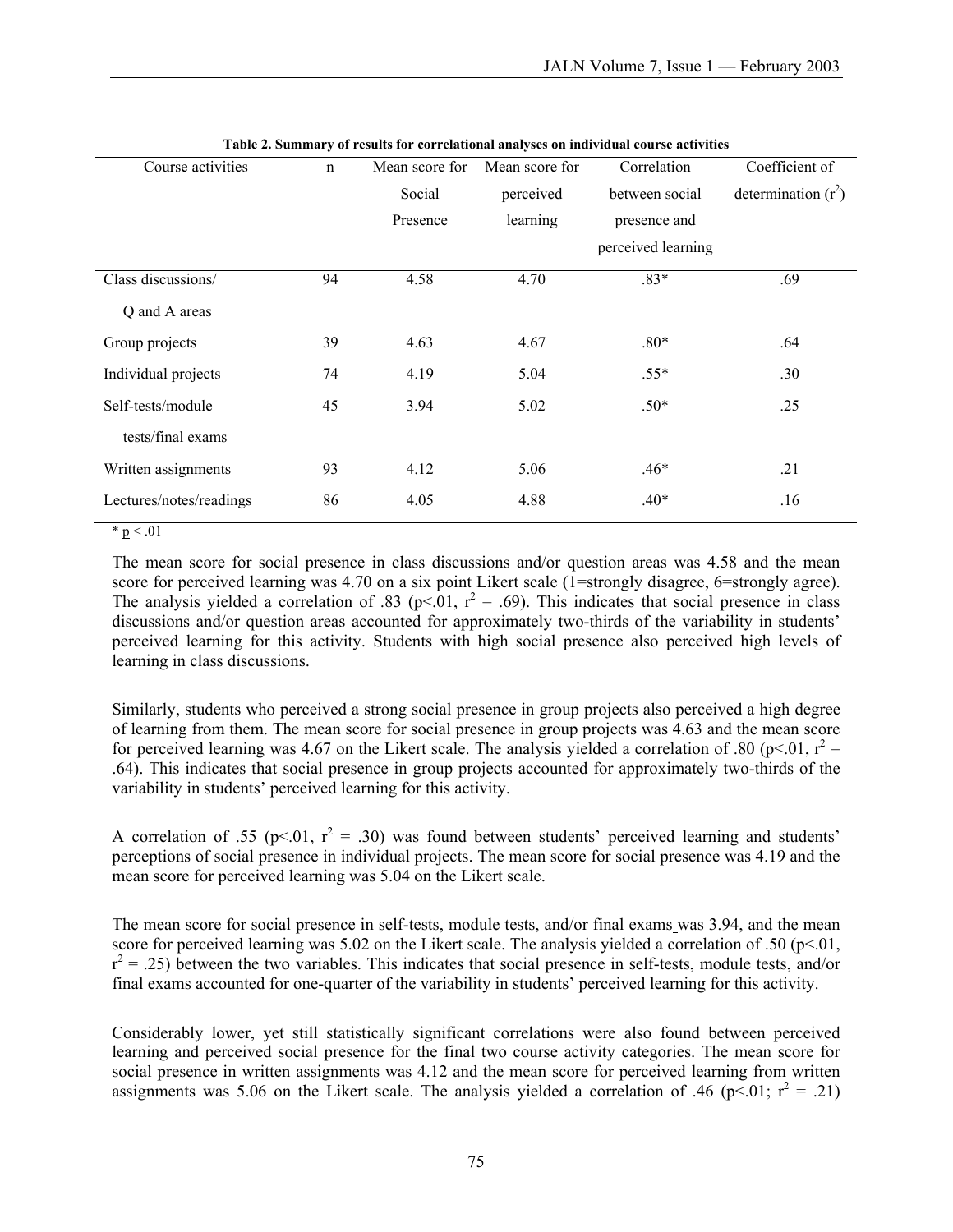between the two variables. This indicates that social presence in written assignments accounted for 21% of the variability in students' perceived learning for this activity. Students with high perceived learning in written assignments also perceived a strong social presence therein.

The mean score for social presence in lectures, notes, and/or reading assignments was 4.05, and the mean score for perceived learning for those activities was 4.88 on the Likert scale. The analysis yielded a correlation of .40 (p<.01,  $r^2 = .16$ ). This indicates that social presence in lectures, notes, and/or reading assignments accounted for 16% of the variability in students' perceived learning for these activities.

The fact that significant correlations were demonstrated between social presence and perceived learning for each of the six individual activities for which students were asked to provide such scores indicates that the social presence of the instructor and/or other students was perceived by students as an integral aspect of their educational experience. It also indicates that social presence permeates those activities usually designated as individual activities. One possible explanation for this finding may be that students were asked to discuss individual projects and/or written assignments with their instructor or other students prior to completing the assignments, and this factor may account for students' perception of social presence during these activities.

### **E. Qualitative Data**

The qualitative data collected from the open-ended questions reinforces the findings of the quantitative data. The open-ended questions followed section two of the survey and queried students about which activities they found most beneficial to their learning and why. Following are the frequencies and percentages collected from the open-ended questions, with students' (n=82) indications of the activities they found most beneficial in Table 3 and the reasons for their selections in Table 4.

| Activities                          | Frequencies | Percentage  |
|-------------------------------------|-------------|-------------|
|                                     |             | Identifying |
| Written assignments                 | 49          | 31          |
| Class discussions/question areas    | 39          | 25          |
| Readings                            | 24          | 15          |
| Lectures and notes                  | 17          | 11          |
| Individual projects                 | 14          | 9           |
| Self-tests/module tests/final exams | 8           | 5           |
| Group projects                      | 5           | 3           |
| Totals                              | $157*$      | 100         |

**Table 3. Frequencies and percentages of students' responses to open-ended questions regarding beneficial activities of online courses (number of responses=157)** 

\* Students had the option of entering more than one selection; thus, percentages may not add up to 100%.

Table 3 shows the activities students stated were most beneficial to their learning in online courses. Written assignments accounted for about one-third of these. Written assignments are the activities that allow students to apply or practice what they have learned in a course. Written assignments are also the activities in which students receive feedback from their instructors as to their degree of learning or understanding of a topic or concept. Table 4 below, which lists students' reasons for indicating particular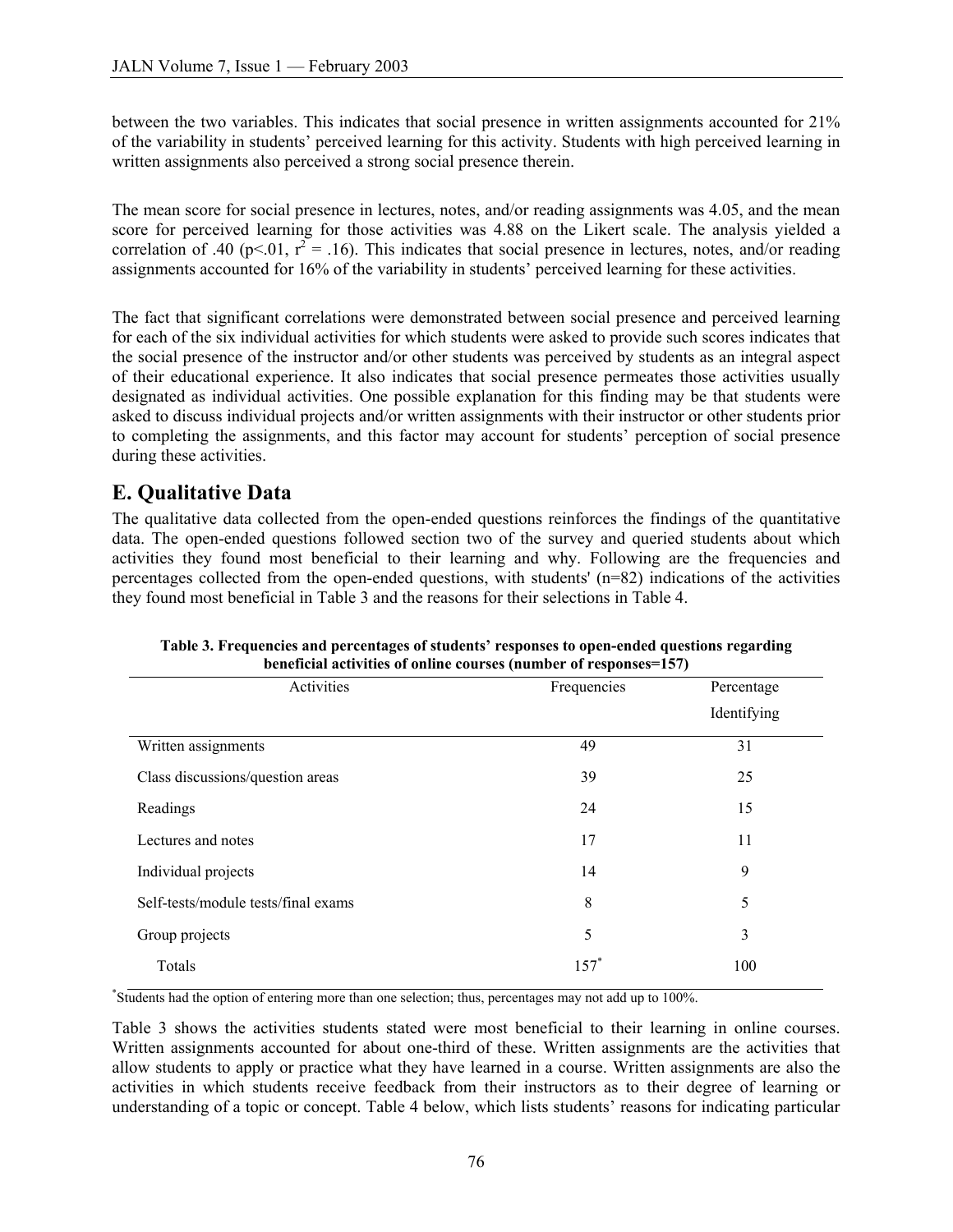activities as beneficial to their learning, gives feedback as the most frequently cited reason for perceiving activities as beneficial. Class discussions/question and answer activities in the courses accounted for 25% of students' selections for the most beneficial activity in their learning experience. This indicates, as does the quantitative data above, that students perceive the presence of others in their learning experience as an essential part of that experience. It should also be noted that less than 1% of students indicated that none of the class activities were beneficial.

| Reason for selecting activity                           | Frequencies | Percentage Agree |
|---------------------------------------------------------|-------------|------------------|
| Other students perspectives/feedback and/or interaction | 37          | 32               |
| Increased or expanded knowledge or                      | 34          | 30               |
| understanding and/or application of material            |             |                  |
| Instructor feedback/guidance/facilitation               | 25          | 13               |
| Clarification and/or reinforcement of material or       | 13          | 11               |
| expectations from others                                |             |                  |
| Could work independently/did not have to rely           | 13          | 11               |
| on anyone else/self-pacing allowed for                  |             |                  |
| students                                                |             |                  |
| Participants' point of view acknowledged                | 4           | 3                |
| Totals                                                  | $126*$      | 100              |

| Table 4. Frequencies and percentages of students' responses to open-ended questions regarding their reasons for |
|-----------------------------------------------------------------------------------------------------------------|
| choosing particular activities as most beneficial (number of responses= $126$ )                                 |

\* Students had the option of entering more than one selection

Table 4 shows students' stated reasons for selecting the activities listed in Table 3 as beneficial. Fifty-nine percent of participants indicated interaction, feedback, and other students' perspectives and/or acknowledgement as their reasons for selecting the activities they did as being the most beneficial to their learning. All of the aforementioned reasons relate to the presence of others, which corresponds with the quantitative findings.

#### **IV. DISCUSSION**

This section discusses each of the findings of the analyses in the order of the hypotheses advanced.

#### **A. Hypothesis 1: Students' perceptions of social presence in online courses are related to their perceived learning and satisfaction with their instructor.**

Correlational analyses clearly showed a relationship between students' perceived social presence and students' perceived learning. This supports the hypothesized relationship between social presence and perceived learning, as well as providing indirect support for the notion that social presence is in some sense cultured, such as differences in social presence indicate something more than media effects. Such findings link the "culturing" of social presence in online courses to increased student perceptions of learning, a first step, at least, toward actual learning.

More problematic, perhaps, are correlations between overall social presence and overall instructor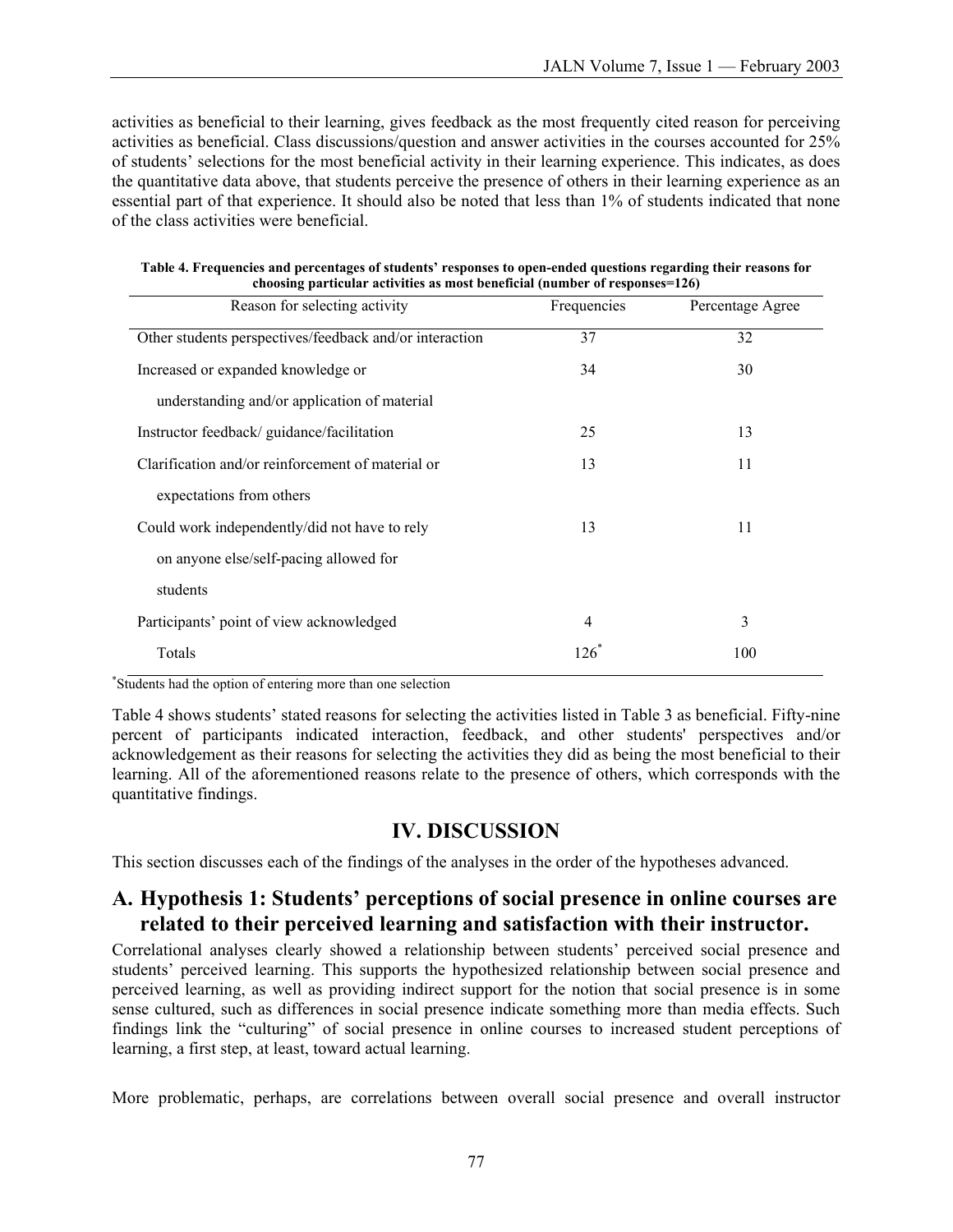satisfaction, and between overall instructor satisfaction and overall perceived learning. Indeed, this latter correlation was slightly stronger than the correlation between perceived social presence and perceived learning, indicating that satisfaction with instructors factored at least as heavily in students' perceived learning. In fact, there was a relatively strong correlation between perceived social presence and instructor satisfaction.

Students' overall perception of social presence scores accounted for 35% of the variability in students' overall satisfaction with the instructor. Students with high overall satisfaction with the instructor also had high overall social presence scores. These findings suggest that while students' perception of online presence of others was a good indicator of their satisfaction with the instructor, it was by no means the only indicator.

There is the possibility, however, that since this survey was not geared specifically to examine students' satisfaction with the instructor, there may have been some problem with isolating this concept. On the student survey there was only one question on students' satisfaction with the instructor versus multiple questions designed to generate a score for social presence, including two questions about interactions with the instructor. Thus, the social presence construct operationalized in the survey may have included some of the construct of instructor satisfaction. Qualitative data collected from open-ended questions at the end of the survey, indeed, indicated that students related their satisfaction with the instructors to the instructor's involvement with them in terms of guidance with course materials and assignments and/or feedback on assignments.

Another possibility is that the constructs of students' perceived social presence and students' satisfaction with the instructor might theoretically be related. Thus, it is necessary to determine if the overlap between these constructs is, in fact, theoretical in nature, or if it is a result of the design of the study and/or the instruments used to measure these constructs.

This finding, however, does correspond with the sociocognitive literature that states that learning is a social activity and that individuals learn more from their interactions with others than from reading materials alone [11, 30, 31, 32]. It also relates to the literature on teacher immediacy behaviors. Moore, Masterson, Christophel and Shea's study, for example, found significant positive correlations between teacher immediacy behaviors and students' ratings of instruction [1]. Students who perceived more frequent verbal and nonverbal immediacy behaviors in their teachers were more likely to give higher ratings to the overall quality of instruction and value of a course. More specifically, verbal and nonverbal immediacy behaviors were strong predictors of students' ratings of faculty/student interactions, lectures, and general communication. Hackman and Zane found that instructors who engaged in immediate behaviors such as encouraging involvement and offering individual feedback were viewed more favorably [33].

Similarly, Christophel also found that both students' perceptions of teacher immediacy and students' perceptions of trait and state motivation were positively associated with students' learning [24]. Kelley and Gorham [29], likewise found a positive relationship between teacher immediacy and cognitive learning at the short-term recall level, and Gorham and Zakahi [28] reported a positive relationship between students' and teachers' perceptions of teacher use of immediacy behaviors and of student learning outcomes.

All of the aforementioned literature relates to the presence of others, which corresponds with the quantitative findings of this study. This indicates that students perceive the presence of others in their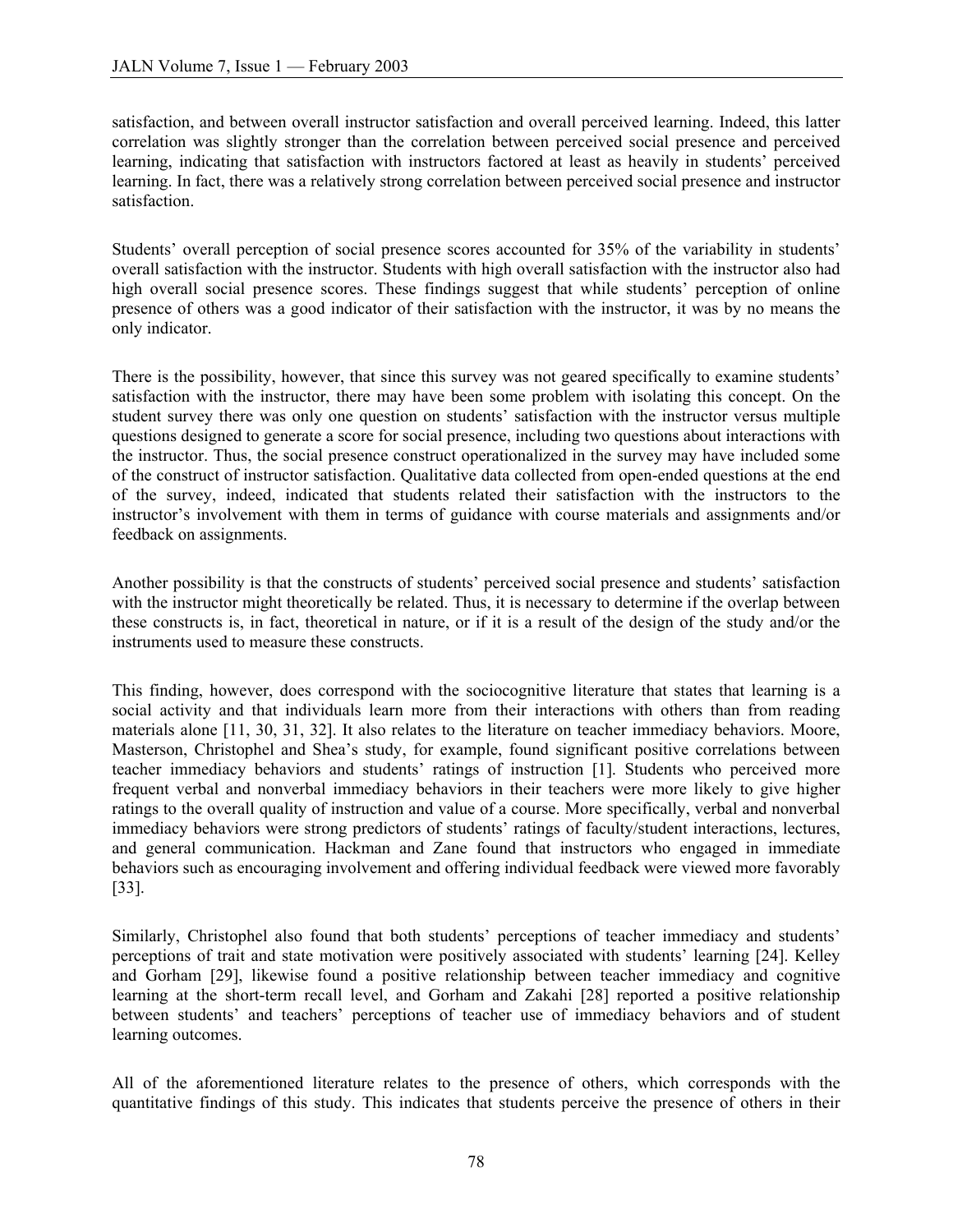learning experience as an essential part of it and that students' perceptions of satisfaction with an instructor are related to their perceptions of social presence.

#### **B. Hypothesis 2: Students' perceptions of social presence in online courses are a predictor of their perceived learning.**

While the correlational results tell us that there was a relationship between students' overall social presence and students' overall perceived learning, the standard direct entry regression analysis tells us that students' perceptions of social presence are a predictor of students' perceived learning in online courses. This indicates that the amount and/or intensity of social presence students' perceived in their online courses, from both their instructor and/or their peers, was directly related to their perceived learning in them.

This finding corresponds with the results of Gunawardena and Zittle's study that examined the possibility of social presence as a predictor of satisfaction within a computer-mediated conferencing environment [21]. Their study demonstrated that approximately 58% of the variance in student satisfaction with the CMC environment was contributed by social presence, suggesting that social presence was a strong predictor of satisfaction in a text-based computer conference. Analogously, Boverie, Nagel, McGee, and Garcia conducted a study to examine elements of learning styles, emotional intelligence, and social presence as predictors of distance education students' satisfaction needs [34]. The results showed that, of the three constructs, only social presence was a significant predictor of satisfaction.

These findings imply that instructors and designers of online courses need to take into account the mechanisms and/or behaviors by which social presence is conveyed in this environment and integrate those aspects into all such courses.

#### **C. Hypothesis 3: Gender, age, and number of college credits earned are related to students' perceptions of social presence in online courses.**

A significant correlation was found between gender and students' overall perception of social presence while correlations between both age and number of college credits earned were not statistically significant. The correlational analysis between gender and students' overall perception of social presence indicated that gender could account for 5% of the variability that occurred in the variable of students' overall perception of social presence, with women perceiving a higher degree of social presence than men in this study. This can indicate one of several possibilities which include: (1) the social presence scales used in this research may in some way be biased according to gender, (2) this finding may be specific to this particular sample, or 3) the reasoning for this finding may be related in some way to the larger literature base on gender that says that gender plays a role in our educational experiences [35, 36, 37]. Further research needs to be done on students' perceptions of social presence and gender in order to determine the reasons behind this finding.

#### **D. Hypothesis 4: Students' perceptions of social presence for individual course activities are related to their perceived learning for those activities.**

Significant correlations were demonstrated between social presence and perceived learning for each of the six individual activities for which students were asked to provide such scores, indicating that the social presence of the instructor and/or other students was perceived by students as an important factor in their educational experience.

When students were queried via open-ended questions as to the types of course activities that they perceived as being most beneficial to their learning, about one-third of students indicated written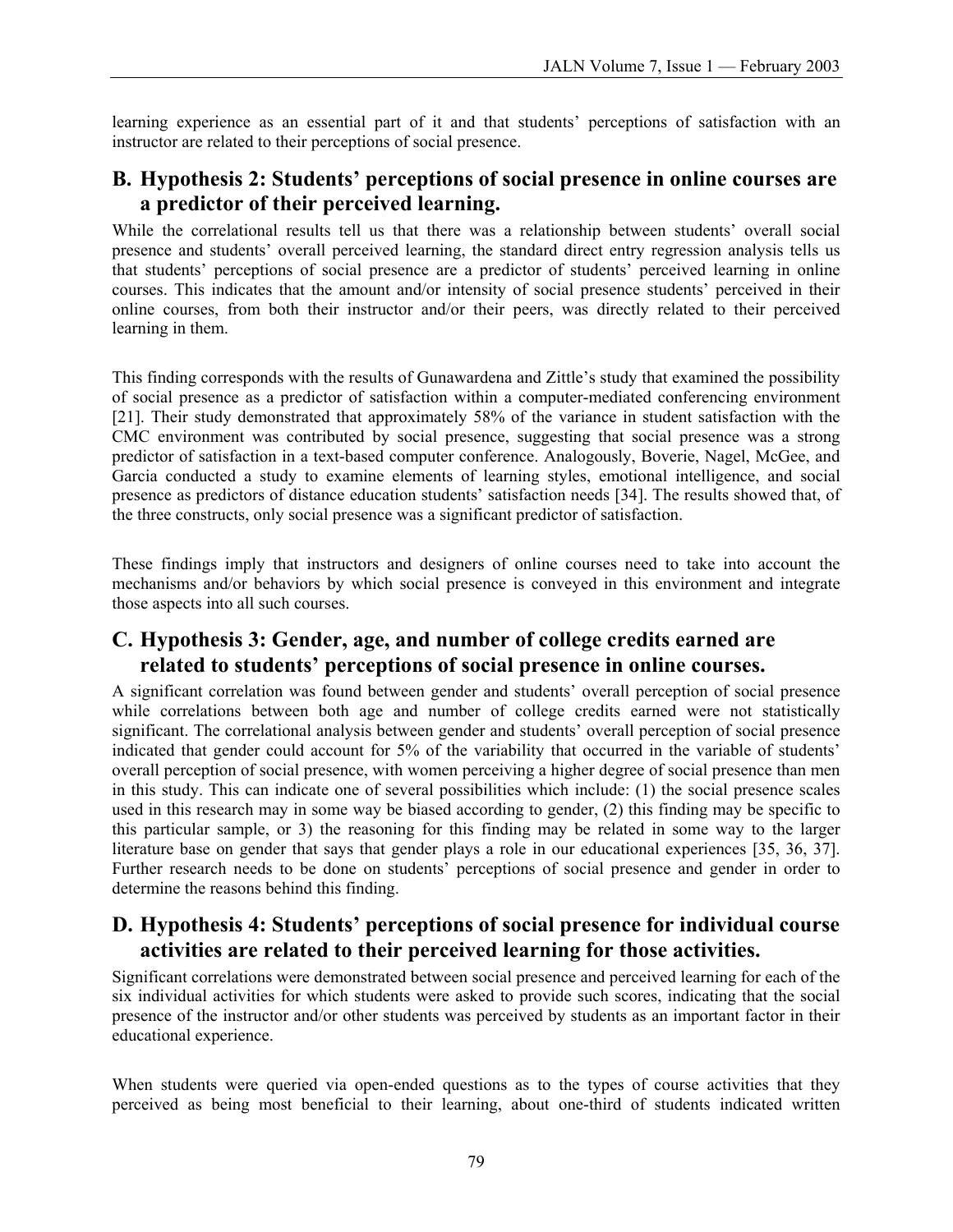assignments while one-quarter of students indicated class discussions/question and answer activities. While class discussions/question and answer activities corresponds with the nature of social presence and its place in the online educational environment as discussed earlier, written assignments initially appears to oppose the findings of this research. Further inquiries into students' reasons for choosing the course activities, however, indicated otherwise. Fifty-nine percent of the survey participants indicated interaction, feedback, and other students' perspectives and/or acknowledgement as their reasons for selecting the activities they did as being the most beneficial to their learning.

These findings indicate that social presence permeates not only the activities generally designated as social activities but also those activities usually designated as individual activities. Several possible explanations for this finding emerged via the open-ended questions. These included: students being asked to discuss individual projects and/or written assignments with their instructor or other students prior to completing the assignments, and students perceiving the feedback they received for course assignments as part of that course activity.

These findings, moreover, coincide with the literature on online learning which states the "many-tomany" communication tool supports and facilitates active learning and collaboration, which, in turn, can increase motivation and satisfaction in online courses [11]. The literature also identifies interaction among students as critical in learning and cognitive development [31, 32]. Moreover, some theorists characterize learning as an interactive group process in which the learners actively construct knowledge and then build upon that knowledge through the exchange of ideas with others and the responses/feedback of others [11, 30].

As such, these findings need to be acknowledged and incorporated into the design and instruction of online courses. In other words, instructional designers and course instructors need to be made aware of these findings and then take appropriate measures to incorporate immediacy behaviors via discussions and/or activities in the online courses. As previously mentioned in Gorham's work, there are some immediacy behaviors that have been found in traditional classrooms which affected students' cognitive and affective outcomes; whether the same behaviors, however, would be effective in online courses is still another area of research which needs to be explored [25].

#### **E. Benefits and Limitations of the Study**

The major limitation of this study was that it only took into consideration the perceptions of the students who responded to the survey. There is currently no accountability for the perceptions of learning experiences and interactions with others in the online learning environment from the viewpoint of the students who did not respond to the survey or officially withdrew from the course before the end of the semester. Other limitations include the lack of randomization, manipulation, and control that characterize experimental studies. The randomization process in this case was beyond the researcher's control, as is customarily the case in educational settings, since the participants belong to an "intact group" and are administratively defined [38].

In addition, the sample used for this study was chosen for its ability to represent nontraditional students returning to school, rather than the traditional, undergraduate population. This point should be kept in mind when researchers or educators look to this body of research for indications of what to expect from their students or for its implications in their own educational environment. While online learning is becoming a popular mode of education particularly among returning students, a great number of students at Empire State College and other educational institutions also fall into the "traditional" category.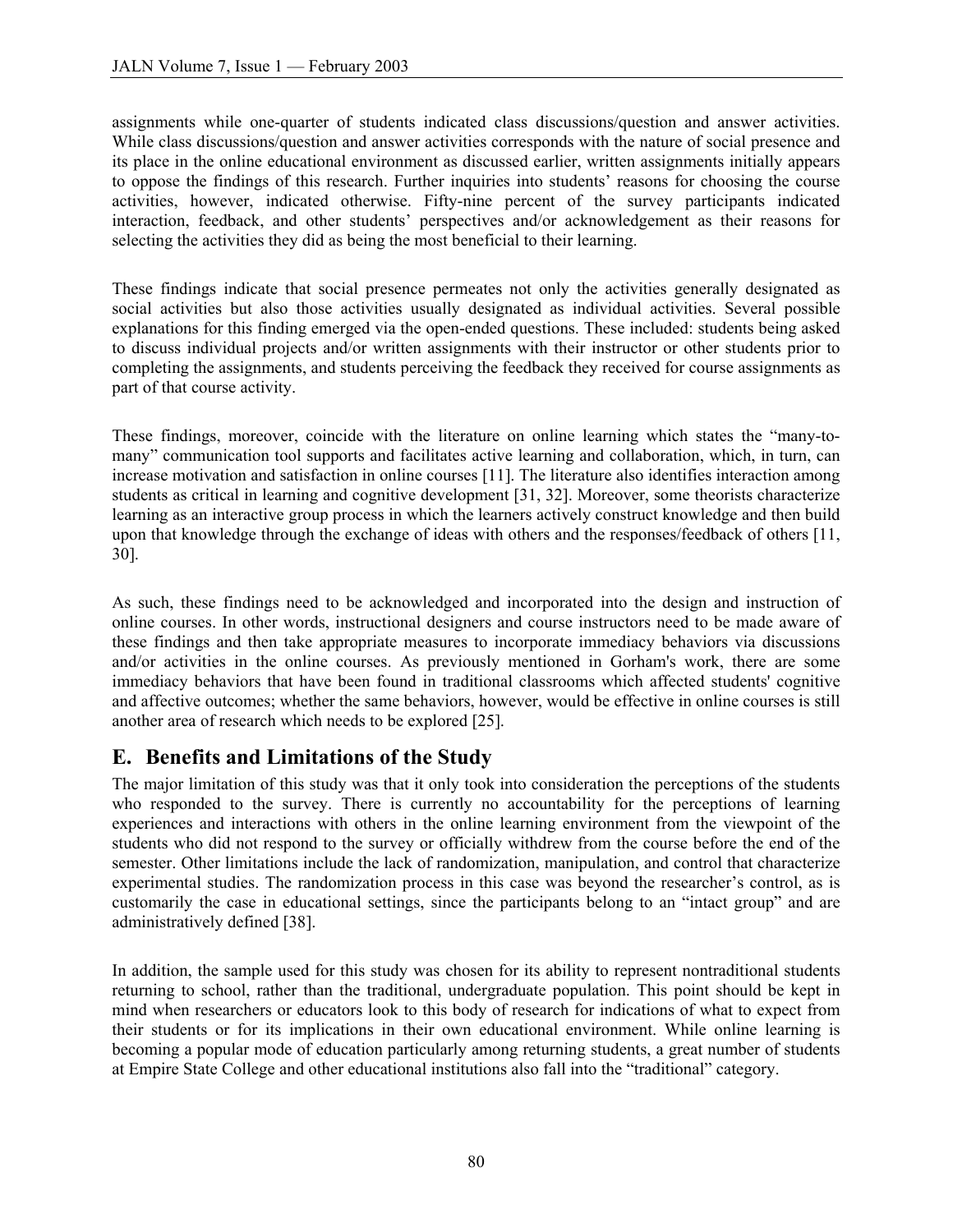#### **F. Significance of the Study**

Research has demonstrated that social presence not only affects outcomes but also student, and possibly instructor, satisfaction with a course [1]. Teacher immediacy behaviors and the presence of others are especially important issues for those involved in delivering online education. Instructors need to be aware of the impact that their immediacy behaviors and social presence or lack thereof may have on their students' satisfaction, motivation, and learning. The limited amount of empirical research in the area of social presence, the limited amount of empirical research in the area of online learning, and the lack of empirical research in the area of social presence related to online learning makes this study one of particular importance to the literature.

#### **V. CONCLUSIONS**

As the literature presented in this study demonstrates, interaction among participants is critical in learning and cognitive development [31, 32]. Sociocognitive theorists describe learning as an interactive group process in which learners actively construct knowledge and then build upon that knowledge through the exchange of ideas with others [11, 30]. These theories combined with the findings of this study indicate that there is a "better" model for online courses. The model should not only present the information and materials to students but also incorporate the social aspects of learning in both the design and instruction of online courses.

The immediate implications of this research extend into the realms of both research and practice. To begin with, more research needs to be conducted in the area of social presence, in both online educational environments and traditional educational environments. Research is needed to determine the extent that perceptions of social presence influence student satisfaction, student motivation and other attitudinal factors as well as students' actual cognitive and affective learning. From the instructors' perspective, research needs to be conducted to determine the extent of the influence of social presence on teacher effectiveness ratings and instructor satisfaction with courses taught.

Research also needs to be conducted in the vein of Gorham's study that looked at immediacy behaviors in traditional educational classrooms [25]. Perhaps if we can determine through observations, interviews, and analyses of online course documents what constitutes positive social presence behaviors, then more institutions and instructors can incorporate these behaviors into their courses. This, in turn, leads to the training of course instructors in methods that allow them to project positive social presence/immediacy behaviors as well as to incorporate or "culture" social presence among the participants/students in their courses [20].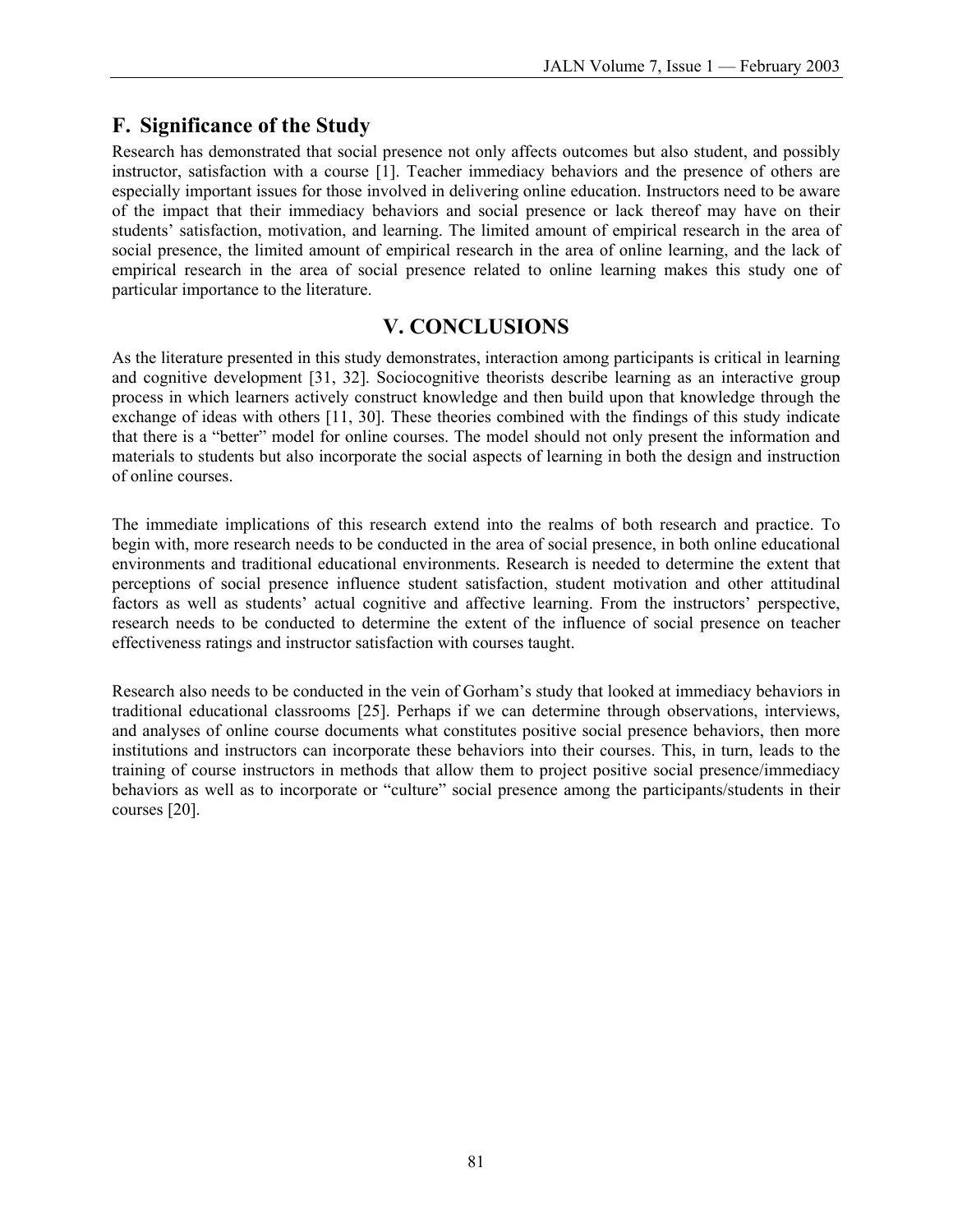#### **VI. REFERENCES**

- 1. **Moore, A., Masterson, J.T., Christophel, D.M., and Shea, K.A.** (1996). College teacher immediacy and student ratings of instruction. *Communication Education, 45*, 29-39.
- 2. **Berge, Z.L. and Collins, M.** (1995). (Eds.) *Computer-mediated communication and the online classroom*. Cresskill, NJ: Hampton Press.
- 3. **Harasim, L.N., Hiltz, S.R., Teles, L., and Turoff, M.** (1995). *Learning networks: A field guide to teaching and learning online*. Cambridge, MA: The MIT Press.
- 4. **Rourke, L., Anderson, T., Garrison, D.R., and Archer, W.** (2001). Assessing social presence in asynchronous text-based computer conferencing. *Journal of Distance Education*, 14 (2).
- 5. **Simonson, M., Smaldino, S., Albright, M., and Zvacek, S.** (2000). Teaching *and Learning at a Distance: Foundations of Distance Education.* Upper Saddle River, NJ: Merrill.
- 6. **Jiang, M. and Ting, E.** (2000). A study of factors influencing students' perceived learning in a web-based course environment. *International Journal of Educational Telecommunications*, 6(4), 317-338.
- 7. **Ward, M., and Newlands, D.** (1998). Use of the Web in undergraduate teaching. *Computers and Education,* 31(2), 171-184.
- 8. **Matthews, D.** (1999). The origins of distance education and its use in the United States. *T.H.E. Journal, 27* (2), 54-66.
- 9. **Swan, K., Shea, P., Frederickson, E., Pickett, A. Pelz, W., and Maher, G.** (2000). Building knowledge building communities: Consistency, contact, and communication in the virtual classroom. *Journal of Educational Computing Research, 23* (4), 389-413.
- 10. **Jiang, M.** (1998). Distance Learning in a Web-based Environment. (Doctoral dissertation, University at Albany/SUNY, 1998). *UMI Dissertation Abstracts, No. 9913679*.
- 11. **Harasim, L.M.** (1990). *Online education: Perspectives on a new environment*. New York: Praeger.
- 12. **Berge, Z.L.** (1997). Computer conferencing and the online classroom*. International Journal of Educational Telecommunications*, 3 (1).
- 13. **Kozma, R.** (1987). The implications of cognitive psychology for computer-based learning tools. *Educational Technology, XXVII* (11), 20-25.
- 14. **Morley, I. and Stephenson, G**. (1969). Interpersonal and interparty exchange: A laboratory simulation of an industrial negotiation at the plant level. *British Journal of Psychology, 61*, 383.
- 15. **Paivio, A**. (1986). *Mental representations: A dual-coding approach.* New York: Oxford University Press.
- 16. **Bullen, M.** (1998)*.* Participation and critical thinking in online university distance education. *Journal of Distance Education 13*(2), 1-32.
- 17. **Picciano, A.G.** (2002). Beyond student perceptions: Issues of interaction, presence, and performance in an online course. *Journal of Asynchronous Learning, 6* (1). [http://www.sloan-c.org/publications/jaln/v6n1/v6n1\\_picciano.asp.](http://www.sloan-c.org/publications/jaln/v6n1/v6n1_picciano.asp)
- 18. **Polhemus, L., Shih, L-F., Richardson, J.C. and Swan, K.** (2000). *Building an affective learning community: Social presence and learning engagement.* Paper presented at the World Conference on the WWW and the Internet (WebNet); San Antonio, TX.
- 19. **Short, J., Williams, E., and Christie, B.** (1976). *The social psychology of telecommunications.* London: John Wiley and Sons.
- 20. **Gunawardena, C.N.** (1995). Social presence theory and implications for interaction and collaborative learning in computer conferences. *International Journal of Educational Telecommunications, 1*(2/3), 147-166.
- 21. **Gunawardena, C.N. and Zittle, F.J.** (1997). Social presence as a predictor of satisfaction within a computer-mediated conferencing environment. *The American Journal of Distance Education, 11*(3), 8-26.
- 22. **Wiener, M. and Mehrabian, A.** (1968). *Language within Language: Immediacy, a channel in verbal communication.* New York: Appleton-Century-Crofts.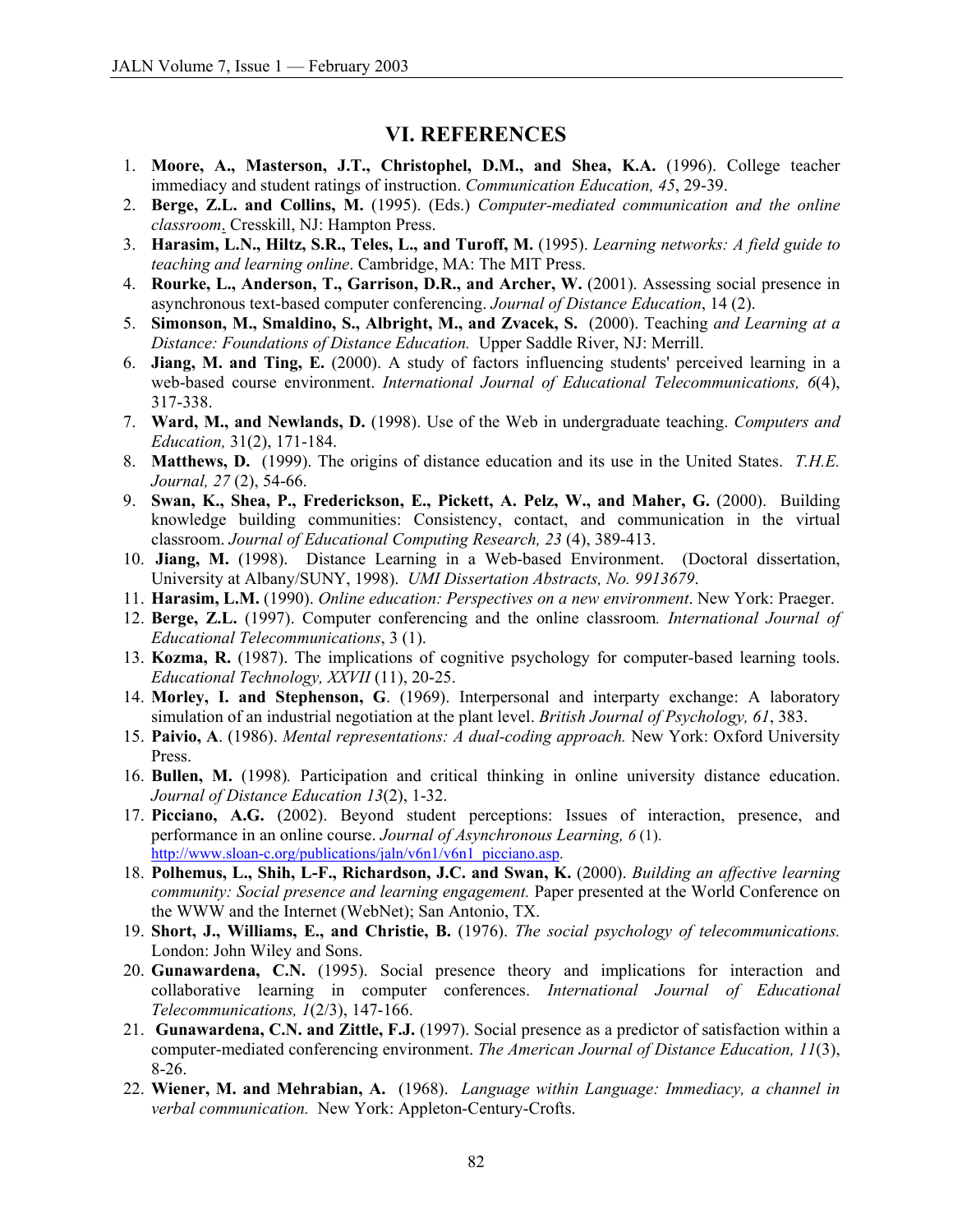- 23. **Christophel, D.M. and Gorham, J.** (1995). A test-retest analysis of student motivation, teacher immediacy, and perceived sources of motivation and demotivation in college classes. *Communication Education, 44*, 292-306.
- 24. **Christophel, D.M.** (1990). The relationships among teacher immediacy behaviors, student motivation, and learning. *Communication Education, 39,* 323-340.
- 25. **Gorham, J.** (1988). The relationship between verbal teacher immediacy behaviors and student learning. *Communication Education, 37*, 40-53.
- 26. **McCroskey, J.C., Sallinen, A., Fayer, J.M., Richmond, V.P., and Barraclough, R.A.** (1996). Nonverbal immediacy and cognitive learning: A cross-cultural investigation*. Communication Education, 45*, 200-211.
- 27. **Kearney, P., Plax, T.G., and Wendt-Wasco, N.J.** (1985). Teacher immediacy for affective learning in divergent college classes. *Communication Quarterly, 33*(1), 61-74.
- 28. **Gorham, J. and Zakahi, W.R.** (1990). A comparison of teacher and student perceptions of immediacy and learning: Monitoring process and product. *Communication Education, 39*, 354-368.
- 29. **Kelley, D.H. and Gorham, J**. (1988). Effects of immediacy on recall of information. *Communication Education, 37,* 198-207.
- 30. **Vygotsky, L.** (1978). Mind *in Society.* Cambridge, MA: Harvard University Press.
- 31. **Slavin. R.** (1983). Cooperative Learning. New York: Longman, 1983.
- 32. **Sharan, S.** (1980). Cooperative Learning in Small Groups: Recent Methods and Effects on Achievement, Attitudes, and Ethnic Relations. *Review of Educational Research, 50*, 241-271.
- 33. **Hackman, M.Z. and Walker, K.B**. (1990). Instructional communication in the televised classroom: The effects of system design and teacher immediacy on student learning and satisfaction*. Communication Education, 39*, 196-206.
- 34. **Boverie, P., Nagel, L., McGee, M. and Garcia, S**. (1997*). Learning styles, emotional intelligence and social presence as predictors of distance education student satisfaction.* (ERIC Document Reproduction Service No. ED 410 810).
- 35. **Acker, S**. (1994). *Gendered Education: Sociological Reflections on Women, Teaching and Feminism*. Philadelphia: Open University Press.
- 36. **Blackmore, J. and Kenway, J.** (eds) (1993), *Gender Matters in Educational Administration and Policy-a feminist introduction,* Falmer Press, London
- 37. **Nicholson, L**. (1980). Women and Schooling. *Educational Theory*, 30(3): 225-234.
- 38. **Gall, M.D., Borg, W.R., and Gall, J.P.** (1996). *Educational research* (sixth edition). White Plains, NY: Longman Publishers.

#### **VII. ABOUT THE AUTHORS**

Dr. Jennifer Richardson is a graduate of the University at Albany/SUNY and currently an Assistant Professor of Educational Technology in the Curriculum and Instruction Department at Purdue University. Her research interests include social aspects of learning in online environments, K-16 technology integration, and professional development related to educational technology.

Email: jennrich@purdue.edu

Dr. Karen Swan is the RCET Research Professor in the Research Center for Educational Technology at Kent State University. She is widely published in the area of technology and learning and is currently particularly interested in online learning and technology-rich classroom environments. She is the Learning Effectiveness Editor for the Sloan Consortium.

Email: kswan@kent.edu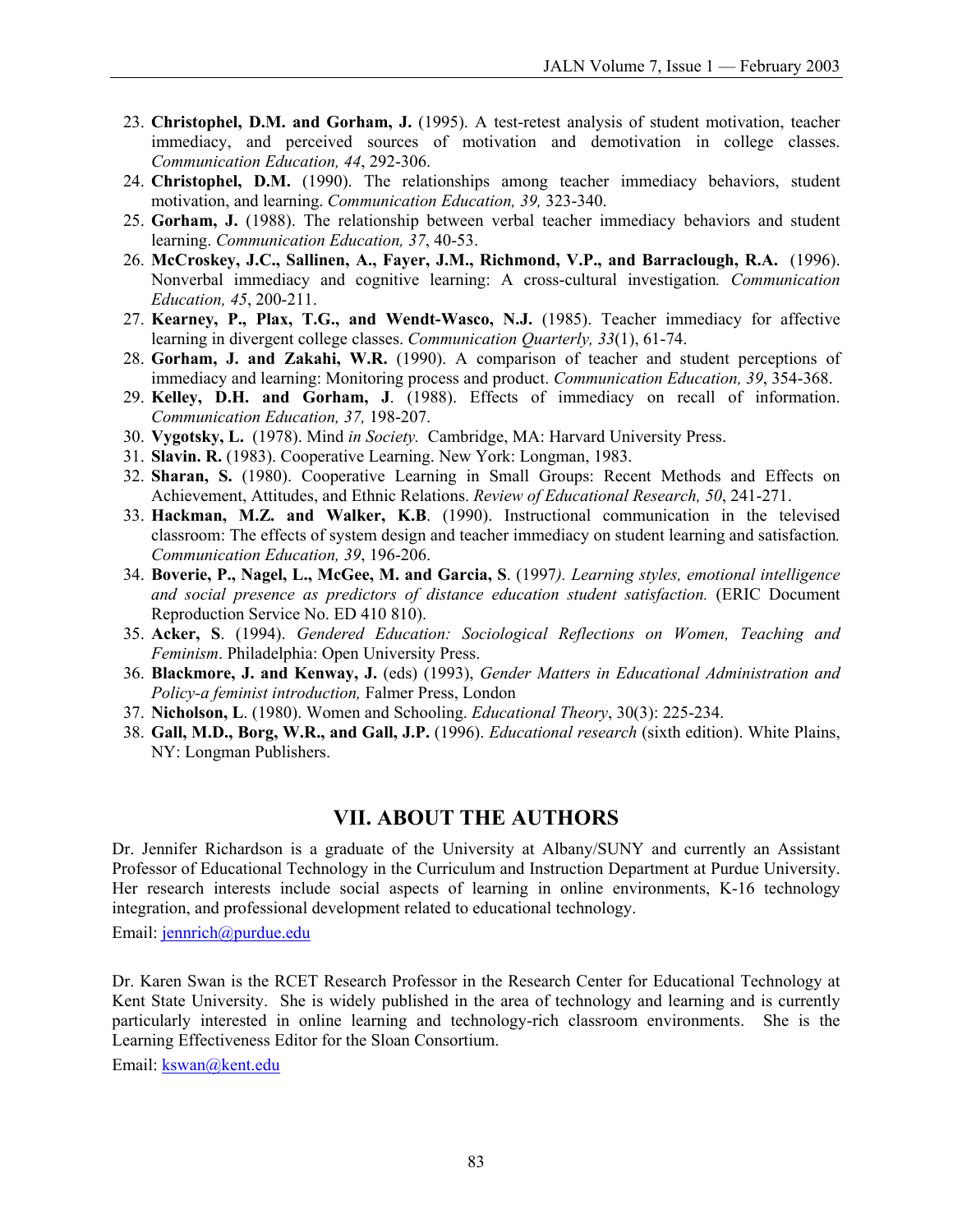# **VIII. ACKNOWLEDGEMENTS**

The authors would like express their appreciation to Empire State College, specifically the CLT Staff, and especially Evelyn Ting, for making this research possible.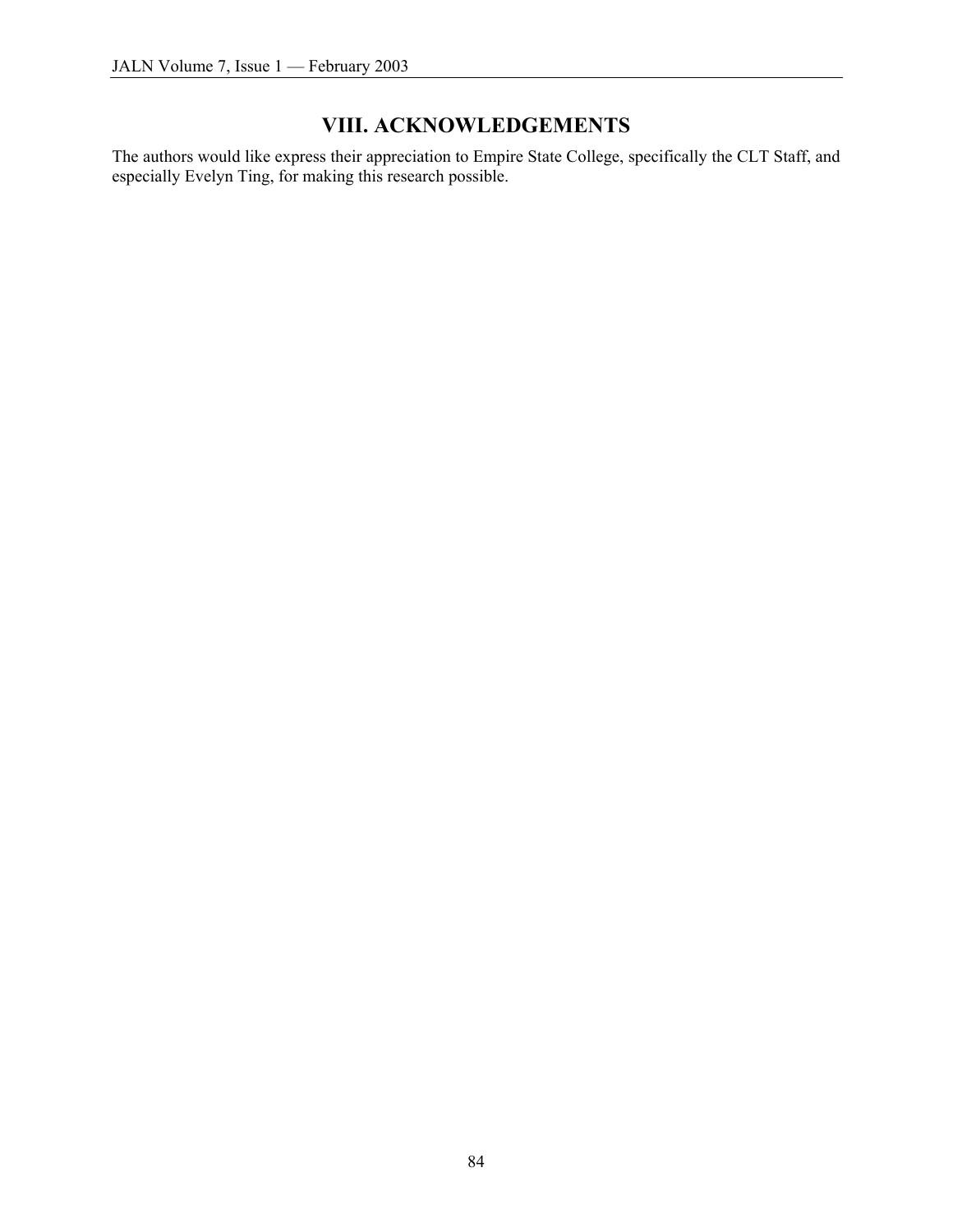#### **IX. APPENDIX**

| Name              |        |             |        |    | (*Optional) |         |
|-------------------|--------|-------------|--------|----|-------------|---------|
| Course Name       |        |             |        |    | (*Required) |         |
| Course Instructor |        |             |        |    | (*Required) |         |
| Age               | Gender | Approximate | number | of | college     | credits |
| completed         |        |             |        |    |             |         |

Online Experience:

\_\_\_This is my first online course

\_\_\_I have taken two online courses including this course.

\_\_\_I have taken more than two online courses including this course.

Part I. Your responses to the following questions should reflect your online experience *overall* for this particular course. For the following questions please circle the number which best reflects your opinion in the answer column to the left of the question.

| (1=strongly agree, 2=agree, 3=somewhat agree, 4=somewhat disagree, 5=disagree, 6=strongly disagree) |           |                |   |   |   |     |
|-----------------------------------------------------------------------------------------------------|-----------|----------------|---|---|---|-----|
| Questions                                                                                           | <b>SA</b> |                |   |   |   | SD. |
| Online or web-based education is an excellent medium for social interaction.                        |           | 2              | 3 | 4 | 5 | 6   |
| I felt comfortable conversing through this medium.                                                  |           | 2              | 3 | 4 | 5 | 6   |
| I felt comfortable introducing myself in this course.                                               |           | 2              | 3 | 4 | 5 | 6   |
| The introductions enabled me to form a sense of online community.                                   |           | $\overline{2}$ | 3 | 4 | 5 | 6   |
| The instructor created a feeling of an online community.                                            |           | 2              | 3 | 4 | 5 | 6   |
| I felt comfortable participating in course discussions.                                             |           | 2              | 3 | 4 | 5 | 6   |
| The instructor facilitated discussions in the course                                                |           | 2              | 3 | 4 | 5 | 6   |
| I felt comfortable interacting with other participants in the course.                               |           | 2              | 3 | 4 | 5 | 6   |
| I felt that my point of view was acknowledged by other participants in the<br>course.               |           | 2              | 3 | 4 | 5 | 6   |
| I was able to form distinct individual impressions of some course participants.                     |           |                | 3 | 4 | 5 | 6   |
| My level of learning that took place in this course was of the highest quality.                     |           | 2              | 3 | 4 | 5 | 6   |
| Overall this course met my learning expectations.                                                   |           | $\overline{2}$ | 3 | 4 | 5 | 6   |
| Overall the instructor for this course met my expectations.                                         |           | $\mathcal{D}$  | 3 | 4 |   | 6   |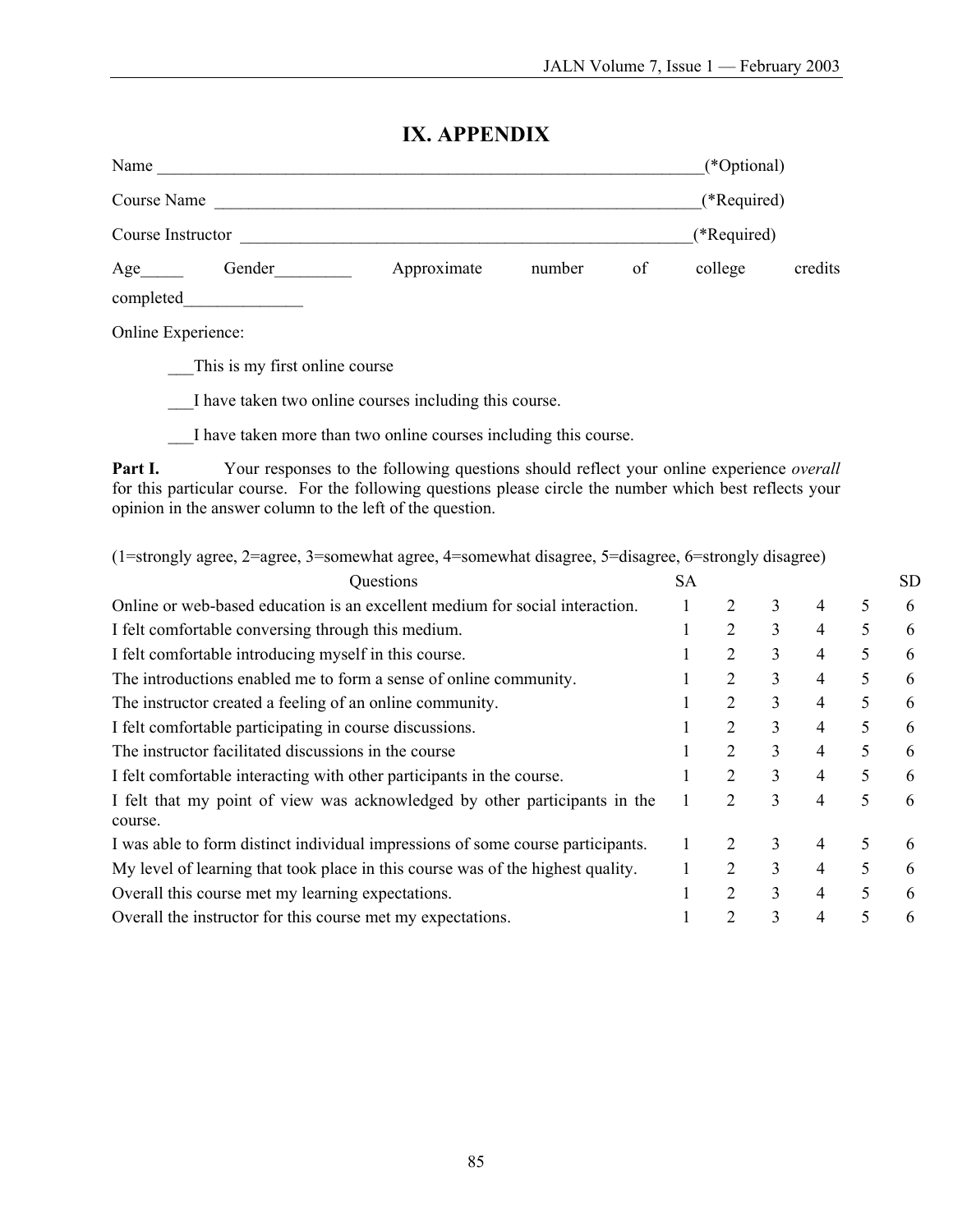**Part II.** The questions in the following two tables examine the specific activities within your course. Table 1 includes: Meet Your Classmates and Bulletin Board, Class Discussions and Question and Answer Areas, and Lectures/Notes/Readings. Table 2 includes: Written Assignments, Individual Projects, Group Projects, and Self-Tests/Module Tests/ Final Exams. For each of the following statements please type the number which best reflects your experience for this course in the box that corresponds with each activity and indicator. Please note that if your course does not contain a particular activity then you should respond with an "NA" for not applicable.

#### **Table 1**

1=strongly agree, 2=agree, 3=somewhat agree, 4=somewhat disagree, 5=disagree, 6=strongly disagree, NA=not applicable

|                                                                                                                     | <b>Course Activities</b>                          |                                             |                                            |  |
|---------------------------------------------------------------------------------------------------------------------|---------------------------------------------------|---------------------------------------------|--------------------------------------------|--|
| <b>Indicator Statements</b>                                                                                         | Meet Your<br>Classmates,<br><b>Bulletin Board</b> | Class Discussions,<br><b>Question Areas</b> | Lectures,<br>Notes, Reading<br>Assignments |  |
| The quality of learning for this activity was<br>excellent.                                                         |                                                   |                                             |                                            |  |
| I felt comfortable conversing through this medium<br>for this activity                                              |                                                   |                                             |                                            |  |
| Online or web-based education is an excellent<br>medium for social interaction as demonstrated by<br>this activity. |                                                   |                                             |                                            |  |
| This activity enabled me to form a sense of online<br>community.                                                    |                                                   |                                             |                                            |  |
| The instructor created a feeling of online<br>community during this activity.                                       |                                                   |                                             |                                            |  |
| I felt comfortable participating in this activity.                                                                  |                                                   |                                             |                                            |  |
| This activity was facilitated by the instructor.                                                                    |                                                   |                                             |                                            |  |
| I felt comfortable interacting with other<br>participants in this activity.                                         |                                                   |                                             |                                            |  |
| My point of view was acknowledged by other<br>participants during this activity.                                    |                                                   |                                             |                                            |  |
| I was able to form distinct individual impressions<br>of some course participants during this activity              |                                                   |                                             |                                            |  |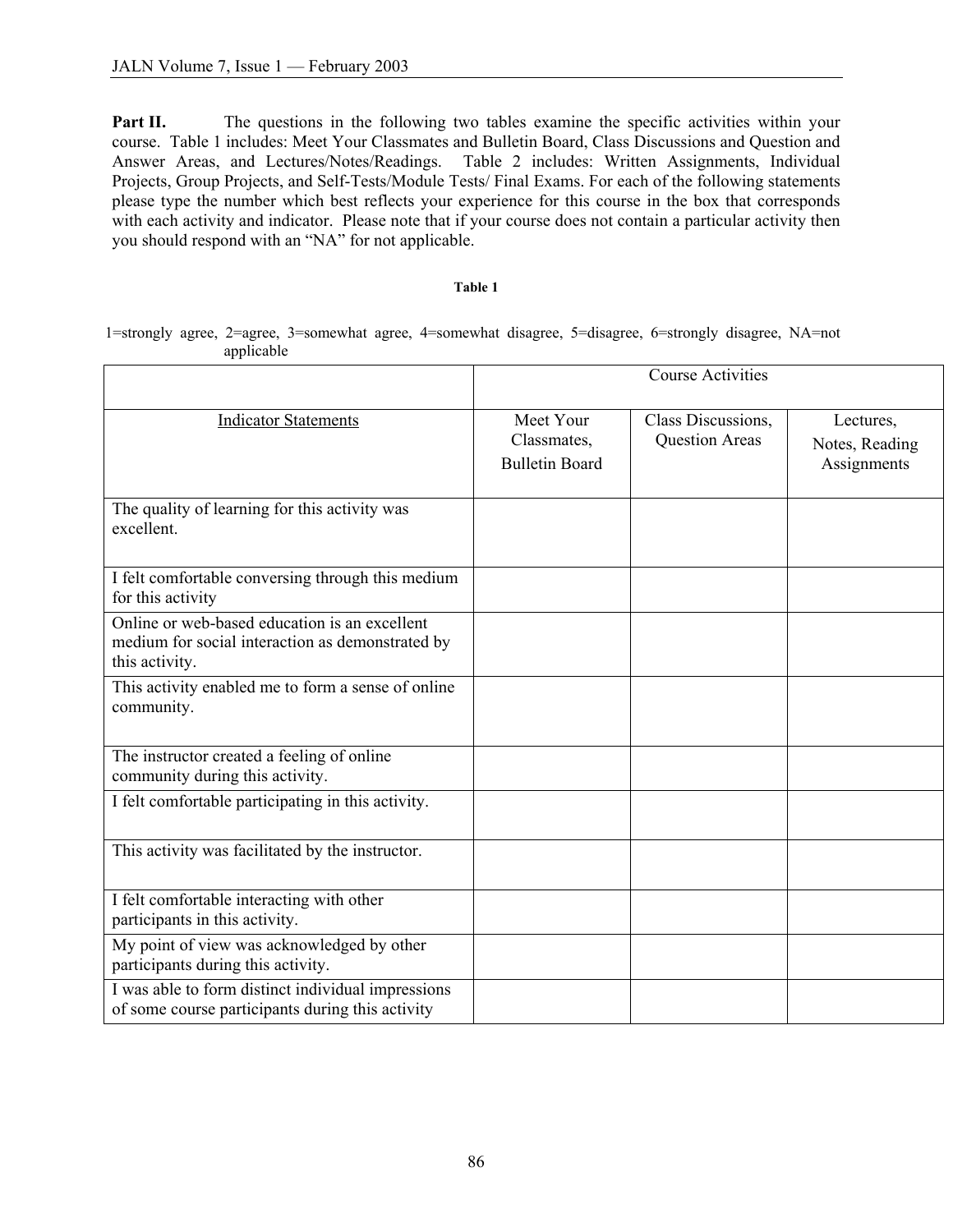#### **Table 2**

1=strongly agree, 2=agree, 3=somewhat agree, 4=somewhat disagree, 5=disagree, 6=strongly disagree, NA=not applicable

|                                                                                                                     | <b>Course Activities</b> |                        |                |                                            |  |
|---------------------------------------------------------------------------------------------------------------------|--------------------------|------------------------|----------------|--------------------------------------------|--|
| <b>Indicator Statements</b>                                                                                         | Written<br>Assignments   | Individual<br>Projects | Group Projects | Self-Tests,<br>Module Tests,<br>Final Exam |  |
| The quality of learning for this activity was<br>excellent.                                                         |                          |                        |                |                                            |  |
| I felt comfortable conversing through this<br>medium for this activity                                              |                          |                        |                |                                            |  |
| Online or web-based education is an<br>excellent medium for social interaction as<br>demonstrated by this activity. |                          |                        |                |                                            |  |
| This activity enabled me to form a sense of<br>online community.                                                    |                          |                        |                |                                            |  |
| The instructor created a feeling of online<br>community during this activity.                                       |                          |                        |                |                                            |  |
| I felt comfortable participating in this<br>activity.                                                               |                          |                        |                |                                            |  |
| This activity was facilitated by the instructor.                                                                    |                          |                        |                |                                            |  |
| I felt comfortable interacting with other<br>participants in this activity.                                         |                          |                        |                |                                            |  |
| My point of view was acknowledged by<br>other participants during this activity.                                    |                          |                        |                |                                            |  |
| I was able to form distinct individual<br>impressions of some course participants<br>during this activity           |                          |                        |                |                                            |  |

Which of the activities listed in Tables 1 and 2 was most beneficial to your learning and why?

Which of the activities listed in Tables 1 and 2 was most satisfying to you and why?